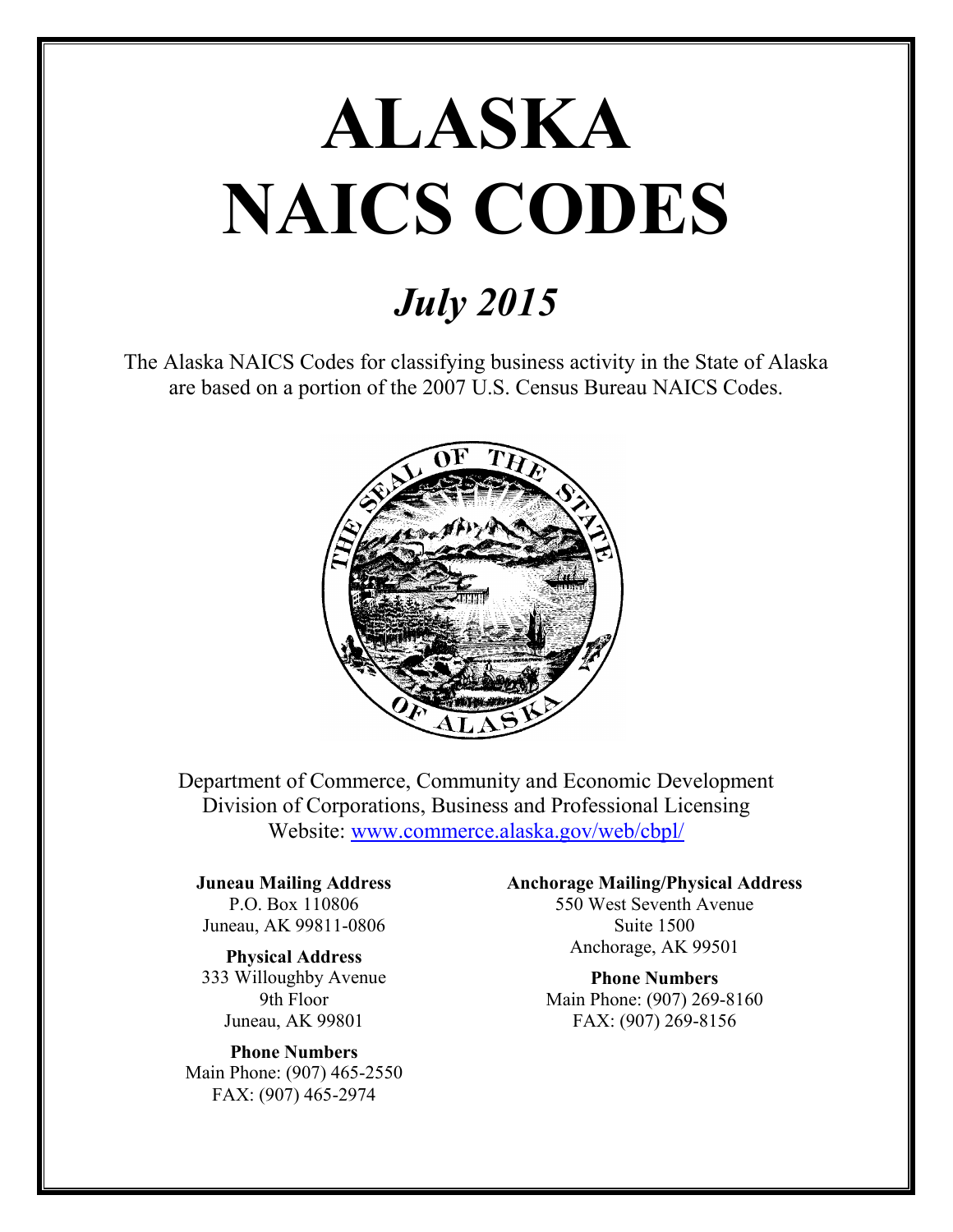

**Alaska NAICS Codes for Business Activity in the State of Alaska**

## **TABLE OF CONTENTS**

Note: The first two digits of the NAICS code determine the Line of Business (LOB). Use the LOB to locate the appropriate pages for the associated Alaska NAICS Code.

| Alaska LOB # | Description                                                        | Page(s)        |
|--------------|--------------------------------------------------------------------|----------------|
|              | <b>Table of Contents</b>                                           | $\mathbf{1}$   |
|              | <b>General Information</b>                                         | $\overline{2}$ |
| 11           | Agriculture, Forestry, Fishing and Hunting                         | 3              |
| 21           | Mining                                                             | 3              |
| 22           | <b>Utilities</b>                                                   | 3              |
| 23           | Construction                                                       | $3 - 4$        |
| 31           | Manufacturing (31-33)                                              | $4 - 9$        |
| 42           | Trade: Wholesale(42) and Retail (44-45)                            | $9 - 11$       |
| 48           | Transportation (48) and Warehousing (49)                           | $11 - 12$      |
| 51           | Information                                                        | 12             |
| 52           | Finance and Insurance                                              | 12             |
| 53           | Real Estate, Rental and Leasing                                    | $12 - 13$      |
| 54           | Professional, Scientific and Technical Services                    | 13             |
| 55           | Management of companies and enterprises                            | 13             |
| 56           | Administrative, Support, Waste Management and Remediation Services | $13 - 14$      |
| 61           | <b>Educational Services</b>                                        | 14             |
| 62           | <b>Health Care and Social Assistance</b>                           | $14 - 15$      |
| 71           | Arts, Entertainment, and Recreation                                | 15             |
| 72           | <b>Accommodation and Food Services</b>                             | 15             |
| 81           | Services                                                           | 15             |
| 92           | <b>Public Administration</b>                                       | 16             |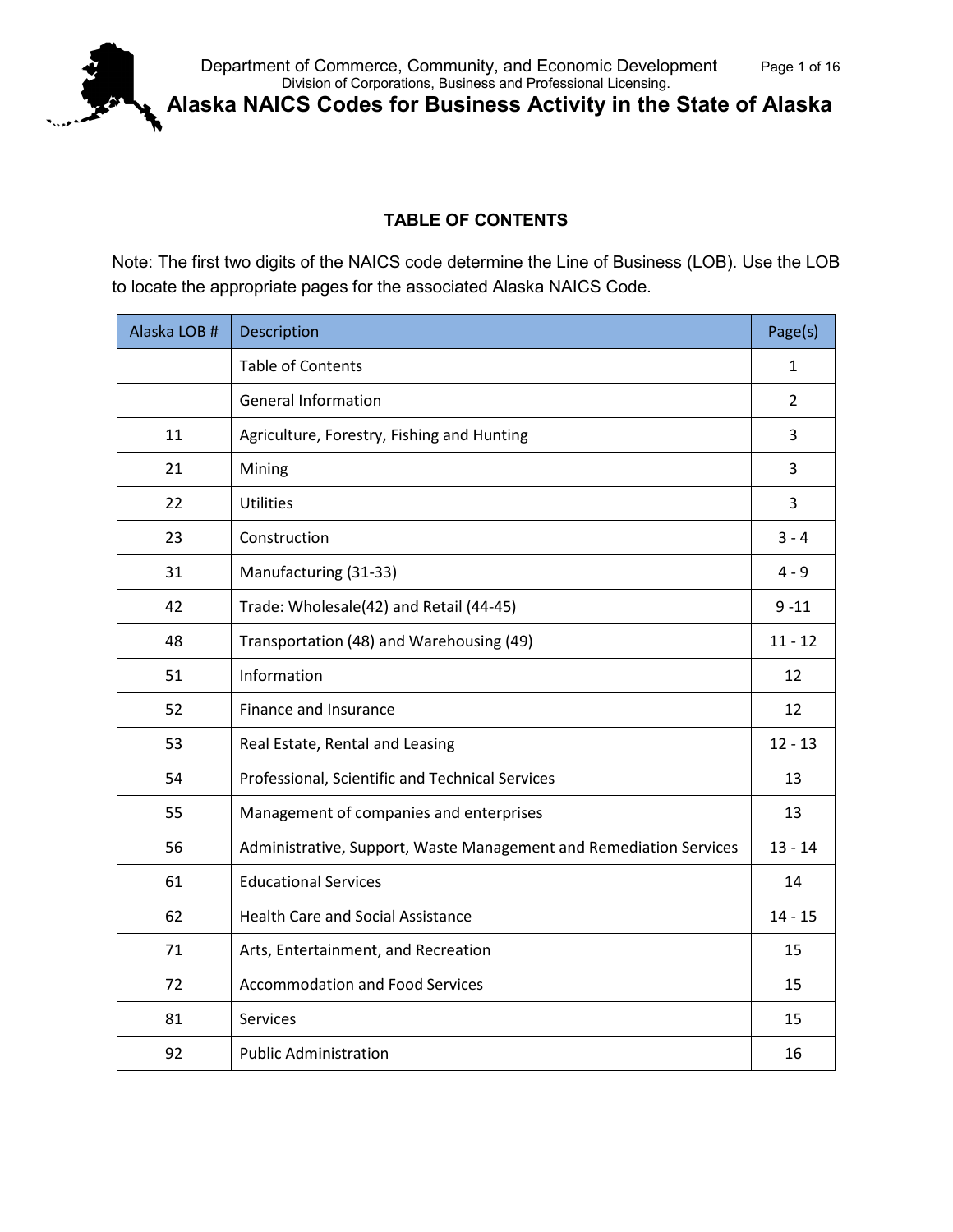

## **Alaska NAICS Codes for Business Activity in the State of Alaska**

**GENERAL INFORMATION:** NAICS stands for the North American Industry Classification System and is established by the Federal U.S. Census Bureau. The Division of Corporation, Business and Professional Licensing uses a portion of the 2007 U.S. Census Bureau NAICS code listing to identify and classify Alaska businesses according to their line of business and type of business activity. For more information regarding the U.S. Census Bureau NAICS code listings go t[o www.census.gov/eos/www/naics/.](http://www.census.gov/eos/www/naics/)

NOTE: The NAICS code contains six digits. The first two digits of the NAICS code are the "line of business" and the following four digits are the activities within the line of business.

**What is your Alaska NAICS code?** You know your business activities best. You must select and provide, to this division, the appropriate primary and/or secondary Alaska NAICS code(s) from the Alaska NAICS Codes listed in this booklet which best describe the business activities you will be engaging in.

NOTE: This division only uses a portion of the 2007 Federal U.S. Census Bureau NAICS Codes. It is important that you ensure the NAICS code you select and provide to this division is current and valid in the State of Alaska.

**Alaska NAICS Codes** recognized by the State of Alaska are contained in this booklet.

**IMPORTANT:** the Alaska NAICS Codes listed in *italicized, bold print* may require professional licensing. Per AS 43.70.020(d) IF the Alaska NAICS code you have chosen falls within a regulated profession THEN an Alaska business license will not be issued UNTIL you are able to provide a current professional license number which has been issued by the State of Alaska. For more information regarding Professional Licensing go to [www.ProfessionalLicense.Alaska.Gov.](http://www.professionallicense.alaska.gov/)

In addition, the Alaska NAICS codes identifying the selling of tobacco or tobacco products are also listed in *italicized, bold print* in the Alaska NAICS Code list since the sale of tobacco or tobacco products requires a Tobacco Endorsement. For more information regarding Tobacco Endorsements go to [www.businesslicense.alaska.gov.](http://www.businesslicense.alaska.gov/)

#### **CORPORATION SECTION – Alaska NAICS requirements:**

IF you are an entity on record with the Corporation Section of this division THEN you must provide the one (primary) Alaska NAICS code which best describes your business activities in your articles or registration filing with the Corporation Section. For more information about registering your entity go t[o www.corporations.alaska.gov.](http://www.corporations.alaska.gov/)

#### **BUSINESS LICENSING SECTION – Alaska NAICS requirements:**

Per AS 43.70.020(a)(2), you are required to provide, on your business license application, a maximum of two Alaska NAICS codes, your primary and (if applicable) secondary Alaska NAICS codes, which best describe the business activities you will be engaging in.

NOTE: Per AS 43.70.020(f) a (one) business license covers multiple (one or more) lines of business; however AS 43.70.020(a)(2) only requires you to provide the primary and (if applicable) secondary Alaska NAICS codes on your business license application. Only the primary and secondary lines of business (first two digits of the Alaska NAICS Code) will appear on the business license certificate.

**IMPORTANT regarding business licensing applications:** Per 12 AAC 12.030(2) IF any business activity requires a professional license (based on the Alaska NAICS Code) THEN these activities *must* be listed as the primary and/or secondary Alaska NAICS codes on the business license application. In addition, the current professional license number associated with each Alaska NAICS Code *must* be provided.

**For additional information go to [www.businesslicens.alaska.gov](http://www.businesslicens.alaska.gov/) and click on** *NAICS Code FAQs.*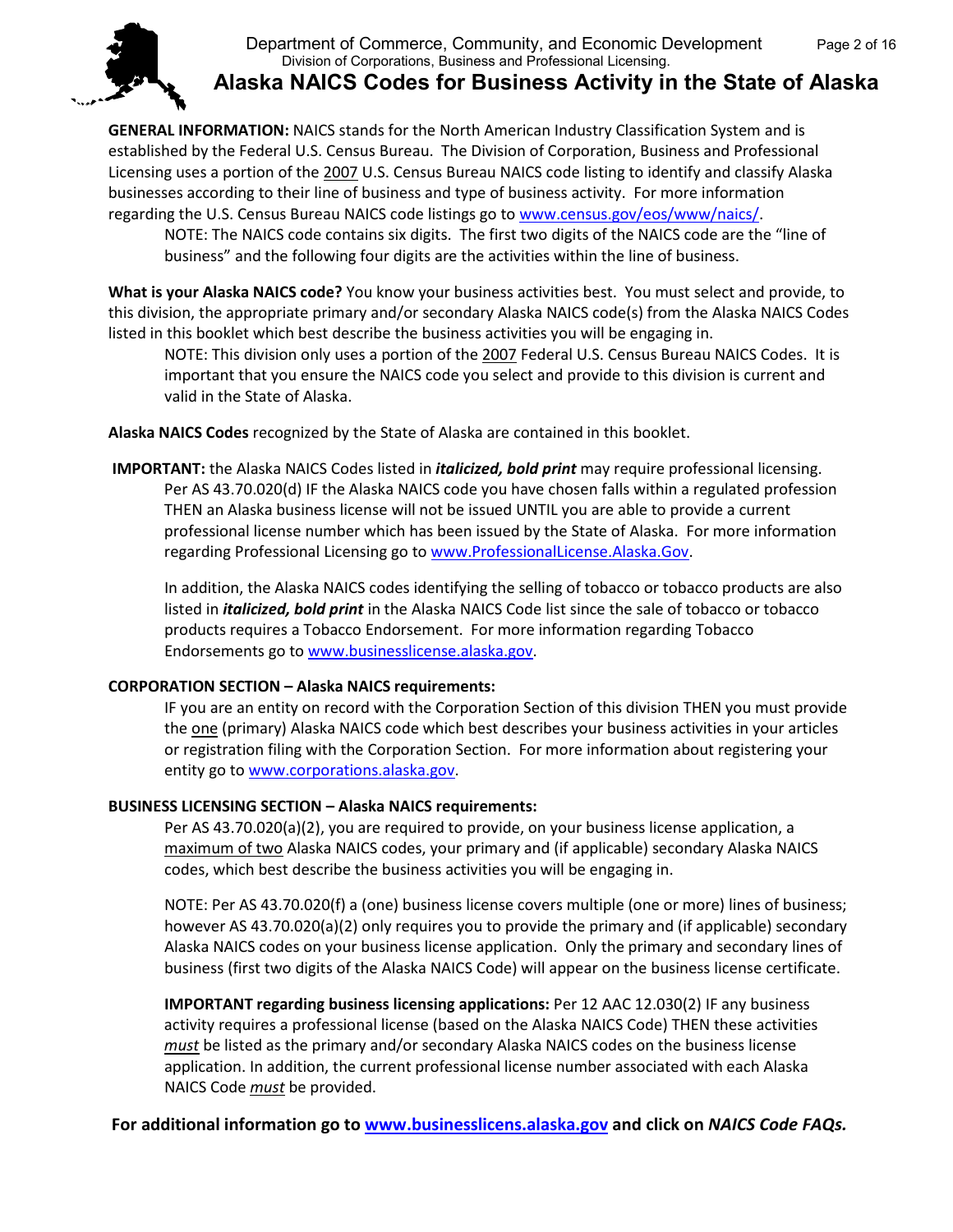

## Department of Commerce, Community, and Economic Development Page 3 of 16 Division of Corporations, Business and Professional Licensing.

Select the code that best matches your business activity. Listings are arranged by type of industry. If the code is in *italicized, bold print*, you may be required to obtain a professional license before a business license can be issued.

#### **Agriculture, Forestry, Fishing and Hunting**

| <b>Crop Production</b>   |                                        |
|--------------------------|----------------------------------------|
| 111110                   | Soybean Farming                        |
| 111120                   | Oilseed (except Soybean)               |
|                          | Farming                                |
| 111130                   | Dry Pea and Bean Farming               |
| 111140                   | <b>Wheat Farming</b>                   |
| 111150                   | Corn Farming                           |
| 111160                   | <b>Rice Farming</b>                    |
| 111191                   | Oilseed and Grain                      |
|                          | <b>Combination Farming</b>             |
| 111199                   | All Other Grain Farming                |
| 111211                   | Potato Farming                         |
| 111219                   | Other Vegetable (except                |
|                          | Potato) and Melon Farming              |
| 111310                   | Orange Groves                          |
| 111320                   | Citrus (except Orange)                 |
|                          | Groves                                 |
| 111331                   | Apple Orchards                         |
| 111332                   | Grape Vineyards                        |
| 111333                   | Strawberry Farming                     |
| 111334                   | Berry (except Strawberry)              |
|                          | Farming                                |
|                          |                                        |
| 111335                   | Tree Nut Farming<br>Fruit and Tree Nut |
| 111336                   |                                        |
|                          | <b>Combination Farming</b>             |
| 111339                   | <b>Other Noncitrus Fruit</b>           |
|                          | Farming                                |
| 111411                   | Mushroom Production                    |
| 111419                   | Other Food Crops Grown                 |
|                          | <b>Under Cover</b>                     |
| 111421                   | Nursery and Tree                       |
|                          | Production                             |
| 111422                   | <b>Floriculture Production</b>         |
| 111910                   | <b>Tobacco Farming</b>                 |
| 111920                   | <b>Cotton Farming</b>                  |
| 111930                   | Sugarcane Farming                      |
| 111940                   | Hay Farming                            |
| 111991                   | Sugar Beet Farming                     |
| 111992                   | <b>Peanut Farming</b>                  |
| 111998                   | All Other Miscellaneous                |
|                          | Crop Farming                           |
| <b>Animal Production</b> |                                        |
| 112111                   | Beef Cattle Ranching and               |
|                          | Farming                                |
| 112112                   | Cattle Feedlots                        |
| 112120                   | Dairy Cattle and Milk                  |
|                          | المثلقات وا                            |

|        | Production           |
|--------|----------------------|
| 112130 | Dual-Purpose Cattle  |
|        | Ranching and Farming |
| 112210 | Hog and Pig Farming  |

112310 Chicken Egg Production

| 112330<br>112340<br>112390<br>112410<br>112420<br>112511<br>112512<br>112519<br>112910<br>112920<br>112930 | <b>Broilers and Other Meat</b><br><b>Type Chicken Production</b><br><b>Turkey Production</b><br><b>Poultry Hatcheries</b><br><b>Other Poultry Production</b><br>Sheep Farming<br><b>Goat Farming</b><br>Finfish Farming and Fish<br>Hatcheries<br>Shellfish Farming<br><b>Other Animal Aquaculture</b><br>Apiculture<br>Horses and Other Equine<br>Production<br>Fur-Bearing Animal and |
|------------------------------------------------------------------------------------------------------------|-----------------------------------------------------------------------------------------------------------------------------------------------------------------------------------------------------------------------------------------------------------------------------------------------------------------------------------------------------------------------------------------|
| 112990                                                                                                     | <b>Rabbit Production</b><br>All Other Animal Production                                                                                                                                                                                                                                                                                                                                 |
| 113110<br>113210<br>113310                                                                                 | <b>Forestry and Logging</b><br><b>Timber Tract Operations</b><br><b>Forest Nurseries and</b><br>Gathering of Forest<br>Products<br>Logging                                                                                                                                                                                                                                              |
|                                                                                                            | <b>Fishing, Hunting and Trapping</b>                                                                                                                                                                                                                                                                                                                                                    |
| 114111                                                                                                     | <b>Finfish Fishing</b>                                                                                                                                                                                                                                                                                                                                                                  |
| 114112                                                                                                     | <b>Shellfish Fishing</b>                                                                                                                                                                                                                                                                                                                                                                |
| 114119                                                                                                     | <b>Other Marine Fishing</b>                                                                                                                                                                                                                                                                                                                                                             |
| 114210                                                                                                     | <b>Hunting and Trapping</b>                                                                                                                                                                                                                                                                                                                                                             |
|                                                                                                            | <b>Support Activities for Agriculture</b>                                                                                                                                                                                                                                                                                                                                               |
| and Forestry                                                                                               |                                                                                                                                                                                                                                                                                                                                                                                         |
| 115111                                                                                                     | <b>Cotton Ginning</b>                                                                                                                                                                                                                                                                                                                                                                   |
| 115112                                                                                                     | Soil Preparation, Planting,<br>and Cultivating                                                                                                                                                                                                                                                                                                                                          |
|                                                                                                            |                                                                                                                                                                                                                                                                                                                                                                                         |
| 115113                                                                                                     | Crop Harvesting, Primarily<br>by Machine                                                                                                                                                                                                                                                                                                                                                |
| 115114                                                                                                     | <b>Postharvest Crop Activities</b>                                                                                                                                                                                                                                                                                                                                                      |
| 115115                                                                                                     | (except Cotton Ginning)<br>Farm Labor Contractors and<br><b>Crew Leaders</b>                                                                                                                                                                                                                                                                                                            |
| 115116                                                                                                     |                                                                                                                                                                                                                                                                                                                                                                                         |
|                                                                                                            | Farm Management Services                                                                                                                                                                                                                                                                                                                                                                |
| 115210                                                                                                     | <b>Support Activities for Animal</b>                                                                                                                                                                                                                                                                                                                                                    |
| 115310                                                                                                     | Production<br><b>Support Activities for</b><br>Forestry                                                                                                                                                                                                                                                                                                                                 |
|                                                                                                            |                                                                                                                                                                                                                                                                                                                                                                                         |
| Mining                                                                                                     |                                                                                                                                                                                                                                                                                                                                                                                         |
| 211111                                                                                                     | Crude Petroleum and                                                                                                                                                                                                                                                                                                                                                                     |
| 211112                                                                                                     | <b>Natural Gas Extraction</b><br>Natural Gas Liquid                                                                                                                                                                                                                                                                                                                                     |
|                                                                                                            | Extraction                                                                                                                                                                                                                                                                                                                                                                              |
| 212111                                                                                                     | <b>Bituminous Coal and Lignite</b>                                                                                                                                                                                                                                                                                                                                                      |
| 212112                                                                                                     | Surface Mining<br><b>Bituminous Coal</b>                                                                                                                                                                                                                                                                                                                                                |
|                                                                                                            | <b>Underground Mining</b>                                                                                                                                                                                                                                                                                                                                                               |
| 212113                                                                                                     | Anthracite Mining                                                                                                                                                                                                                                                                                                                                                                       |
| 212210                                                                                                     | Iron Ore Mining                                                                                                                                                                                                                                                                                                                                                                         |
| 212221                                                                                                     | Gold Ore Mining                                                                                                                                                                                                                                                                                                                                                                         |
| 212222                                                                                                     | Silver Ore Mining                                                                                                                                                                                                                                                                                                                                                                       |
| 212231                                                                                                     | Lead Ore and Zinc Ore<br>Mining                                                                                                                                                                                                                                                                                                                                                         |

| 212291       | Uranium-Radium-Vanadium             |
|--------------|-------------------------------------|
|              | Ore Mining                          |
| 212299       | All Other Metal Ore Mining          |
| 212311       | <b>Dimension Stone Mining</b>       |
|              | and Quarrying                       |
| 212312       | <b>Crushed and Broken</b>           |
|              | Limestone Mining and                |
|              | Quarrying                           |
| 212313       | Crushed and Broken                  |
|              | Granite Mining and                  |
|              | Quarrying                           |
| 212319       | Other Crushed and Broken            |
|              | Stone Mining and Quarrying          |
| 212321       | Construction Sand and               |
|              | <b>Gravel Mining</b>                |
| 212322       | <b>Industrial Sand Mining</b>       |
| 212324       | Kaolin and Ball Clay Mining         |
| 212325       | Clay and Ceramic and                |
|              | <b>Refractory Minerals Mining</b>   |
| 212391       | Potash, Soda, and Borate            |
|              | <b>Mineral Mining</b>               |
| 212392       | <b>Phosphate Rock Mining</b>        |
| 212393       | Other Chemical and                  |
|              | <b>Fertilizer Mineral Mining</b>    |
| 212399       | All Other Nonmetallic               |
|              | <b>Mineral Mining</b>               |
| 213111       | Drilling Oil and Gas Wells          |
| 213112       | Support Activities for Oil and      |
|              | <b>Gas Operations</b>               |
| 213113       | <b>Support Activities for Coal</b>  |
|              | Mining                              |
| 213114       | <b>Support Activities for Metal</b> |
|              | Mining                              |
| 213115       | Support Activities for              |
|              | Nonmetallic Minerals                |
|              | (except Fuels)                      |
| Utilities    |                                     |
| 221111       | <b>Hydroelectric Power</b>          |
|              | Generation                          |
| 221112       | <b>Fossil Fuel Electric Power</b>   |
|              | Generation                          |
| 221113       | Nuclear Electric Power              |
|              | Generation                          |
| 221119       | <b>Other Electric Power</b>         |
|              | Generation                          |
| 221121       | <b>Electric Bulk Power</b>          |
|              | <b>Transmission and Control</b>     |
| 221122       | <b>Electric Power Distribution</b>  |
| 221210       | <b>Natural Gas Distribution</b>     |
| 221310       | Water Supply and Irrigation         |
|              | Systems                             |
| 221320       | <b>Sewage Treatment Facilities</b>  |
| 221330       | Steam and Air-Conditioning          |
|              | Supply                              |
|              |                                     |
| Construction |                                     |
|              | 236115 New Single-Family            |

| 236115 | <b>New Single-Family</b>         |
|--------|----------------------------------|
|        | <b>Housing Construction</b>      |
|        | <i><b>(except Operative)</b></i> |
|        | <b>Builders</b> )                |
| 236116 | <b>New Multifamily Housing</b>   |
|        | <b>Construction (except</b>      |
|        | <b>Operative Builders)</b>       |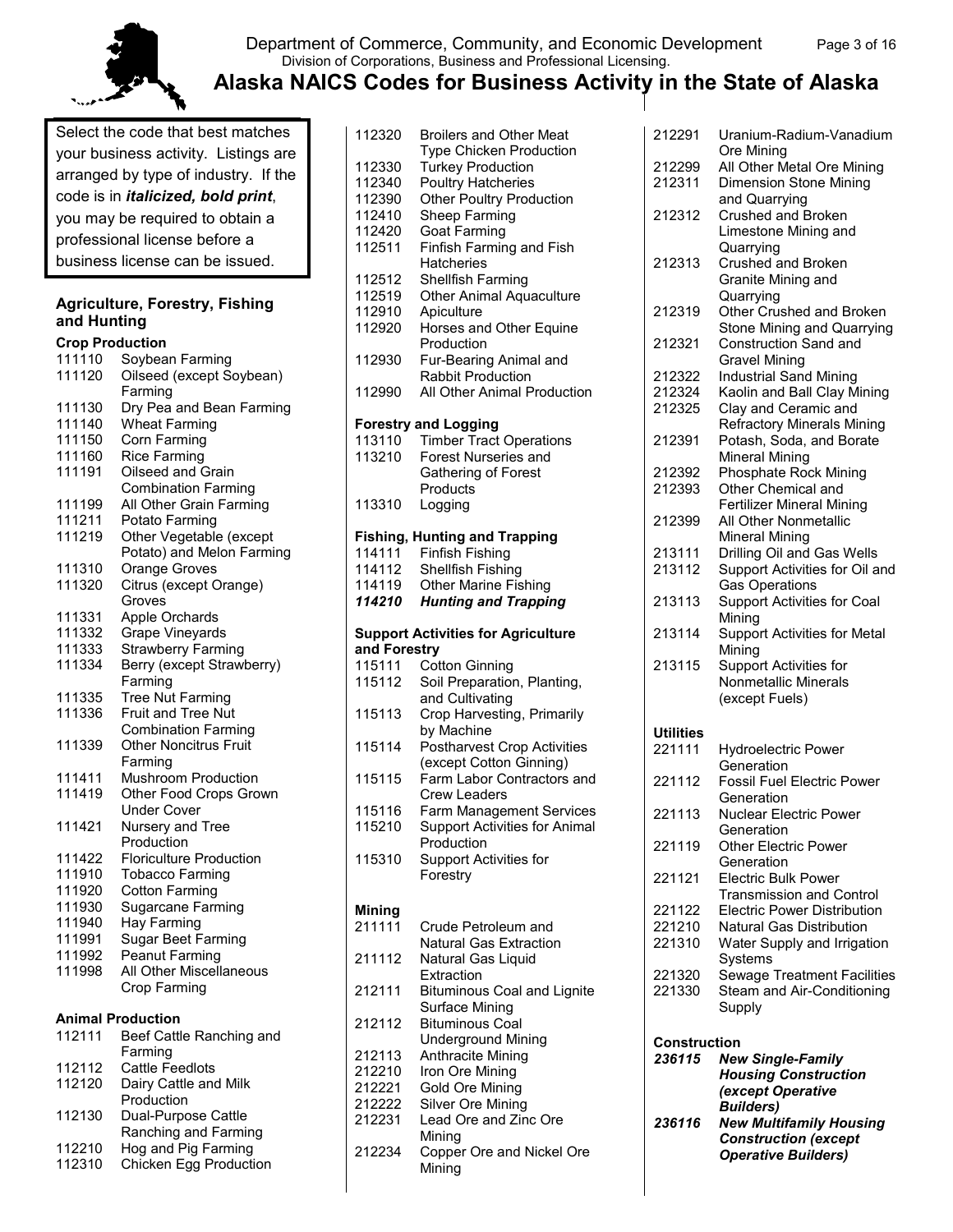

#### Department of Commerce, Community, and Economic Development Page 4 of 16 Division of Corporations, Business and Professional Licensing.

| 236117 | <b>New Housing Operative</b><br><b>Builders</b> |
|--------|-------------------------------------------------|
| 236118 | <b>Residential Remodelers</b>                   |
| 236210 | <b>Industrial Building</b>                      |
|        | Construction                                    |
|        |                                                 |
| 236220 | <b>Commercial and</b>                           |
|        | <b>Institutional Building</b>                   |
|        | Construction                                    |
| 237110 | <b>Water and Sewer Line and</b>                 |
|        | <b>Related Structures</b>                       |
|        | <b>Construction</b>                             |
| 237120 | Oil and Gas Pipeline and                        |
|        | <b>Related Structures</b>                       |
|        | <b>Construction</b>                             |
| 237130 | Power and                                       |
|        | <b>Communication Line and</b>                   |
|        | <b>Related Structures</b>                       |
|        |                                                 |
|        | Construction                                    |
| 237210 | <b>Land Subdivision</b>                         |
| 237310 | Highway, Street, and                            |
|        | <b>Bridge Construction</b>                      |
| 237990 | <b>Other Heavy and Civil</b>                    |
|        | <b>Engineering Construction</b>                 |
|        |                                                 |
|        | <b>Speciality Trade Contractors</b>             |
| 238110 | <b>Poured Concrete</b>                          |
|        | <b>Foundation and Structure</b>                 |
|        | <b>Contractors</b>                              |
| 238120 | <b>Structural Steel and</b>                     |
|        | <b>Precast Concrete</b>                         |
|        |                                                 |
|        | <b>Contractors</b>                              |
| 238130 | <b>Framing Contractors</b>                      |
| 238140 | <b>Masonry Contractors</b>                      |
| 238150 | <b>Glass and Glazing</b>                        |
|        | <b>Contractors</b>                              |
| 238160 | <b>Roofing Contractors</b>                      |
| 238170 | <b>Siding Contractors</b>                       |
| 238190 | <b>Other Foundation,</b>                        |
|        | <b>Structure, and Building</b>                  |
|        | <b>Exterior Contractors</b>                     |
| 238210 | <b>Electrical Contractors and</b>               |
|        | <b>Other Wiring Installation</b>                |
|        | Contractors                                     |
| 238220 | Plumbing, Heating, and                          |
|        | <b>Air-Conditioning</b>                         |
|        | <b>Contractors</b>                              |
|        |                                                 |
| 238290 | <b>Other Building Equipment</b>                 |
|        | <b>Contractors</b>                              |
| 238310 | <b>Drywall and Insulation</b>                   |
|        | <b>Contractors</b>                              |
| 238320 | <b>Painting and Wall</b>                        |
|        | <b>Covering Contractors</b>                     |
| 238330 | <b>Flooring Contractors</b>                     |
| 238340 | <b>Tile and Terrazzo</b>                        |
|        | <b>Contractors</b>                              |
| 238350 | <b>Finish Carpentry</b>                         |
|        | <b>Contractors</b>                              |
| 238390 | <b>Other Building Finishing</b>                 |
|        | <b>Contractors</b>                              |
| 238910 | <b>Site Preparation</b>                         |
|        | <b>Contractors</b>                              |
| 238990 | <b>All Other Specialty Trade</b>                |
|        | <b>Contractors</b>                              |
|        |                                                 |

| Manufacturing    |                                                          |
|------------------|----------------------------------------------------------|
|                  | <b>Food Manufacturing (Mfg)</b>                          |
| 311111           | Dog and Cat Food                                         |
|                  | Manufacturing                                            |
| 311119           | Other Animal Food                                        |
|                  | Manufacturing                                            |
| 311211           | <b>Flour Milling</b>                                     |
| 311212           | <b>Rice Milling</b>                                      |
| 311213           | Malt Manufacturing                                       |
| 311221           | Wet Corn Milling                                         |
| 311222<br>311223 | Soybean Processing<br>Other Oilseed Processing           |
| 311225           | Fats and Oils Refining and                               |
|                  | Blending                                                 |
| 311230           | <b>Breakfast Cereal</b>                                  |
|                  | Manufacturing                                            |
| 311311           | Sugarcane Mills                                          |
| 311312           | Cane Sugar Refining                                      |
| 311313           | <b>Beet Sugar Manufacturing</b>                          |
| 311320           | Chocolate and                                            |
|                  | Confectionery                                            |
|                  | Manufacturing from Cacao                                 |
|                  | Beans                                                    |
| 311330           | Confectionery                                            |
|                  | Manufacturing from<br>Purchased Chocolate                |
| 311340           | Nonchocolate Confectionery                               |
|                  | Manufacturing                                            |
| 311411           | Frozen Fruit, Juice, and                                 |
|                  | Vegetable Manufacturing                                  |
| 311412           | Frozen Specialty Food                                    |
|                  | Manufacturing                                            |
| 311421           | Fruit and Vegetable                                      |
| 311422           | Canning<br><b>Specialty Canning</b>                      |
| 311423           | Dried and Dehydrated Food                                |
|                  | Manufacturing                                            |
| 311511           | <b>Fluid Milk Manufacturing</b>                          |
| 311512           | <b>Creamery Butter</b>                                   |
|                  | Manufacturing                                            |
| 311513           | <b>Cheese Manufacturing</b>                              |
| 311514           | Dry, Condensed, and                                      |
|                  | Evaporated Dairy Product<br>Manufacturing                |
| 311520           | Ice Cream and Frozen                                     |
|                  | <b>Dessert Manufacturing</b>                             |
| 311611           | Animal (except Poultry)                                  |
|                  | Slaughtering                                             |
| 311612           | <b>Meat Processed from</b>                               |
|                  | Carcasses                                                |
| 311613           | Rendering and Meat                                       |
| 311615           | <b>Byproduct Processing</b><br><b>Poultry Processing</b> |
| 311711           | Seafood Canning                                          |
| 311712           | Fresh and Frozen Seafood                                 |
|                  | Processing                                               |
| 311811           | <b>Retail Bakeries</b>                                   |
| 311812           | <b>Commercial Bakeries</b>                               |
| 311813           | Frozen Cakes, Pies, and                                  |
|                  | <b>Other Pastries</b>                                    |
| 311821           | Manufacturing<br>Cookie and Cracker                      |
|                  | Manufacturing                                            |
|                  |                                                          |
|                  |                                                          |

| 311822               | Flour Mixes and Dough<br>Manufacturing from<br><b>Purchased Flour</b> |
|----------------------|-----------------------------------------------------------------------|
| 311823               | Dry Pasta Manufacturing                                               |
| 311830               | <b>Tortilla Manufacturing</b>                                         |
| 311911               | Roasted Nuts and Peanut                                               |
|                      | <b>Butter Manufacturing</b>                                           |
| 311919               | <b>Other Snack Food</b>                                               |
|                      | Manufacturing                                                         |
| 311920               | Coffee and Tea                                                        |
|                      | Manufacturing                                                         |
|                      |                                                                       |
| 311930               | Flavoring Syrup and<br>Concentrate Manufacturing                      |
| 311941               |                                                                       |
|                      | Mayonnaise, Dressing, and                                             |
|                      | <b>Other Prepared Sauce</b>                                           |
|                      | Manufacturing                                                         |
| 311942               | Spice and Extract                                                     |
|                      | Manufacturing                                                         |
| 311991               | Perishable Prepared Food                                              |
|                      | Manufacturing                                                         |
| 311999               | All Other Miscellaneous                                               |
|                      | Food Manufacturing                                                    |
|                      |                                                                       |
| <b>Manufacturing</b> | <b>Beverage and Tobacco Product</b>                                   |
| 312111               |                                                                       |
| 312112               | Soft Drink Manufacturing<br><b>Bottled Water</b>                      |
|                      |                                                                       |
|                      | Manufacturing                                                         |
| 312113               | Ice Manufacturing                                                     |
| 312120               | <b>Breweries</b>                                                      |
| 312130               | Wineries                                                              |
| 312140               | Distilleries                                                          |
| 312210               | Tobacco Stemming and                                                  |
|                      |                                                                       |
|                      | Redrying                                                              |
| 312221               | Cigarette Manufacturing                                               |
| 312229               | <b>Other Tobacco Product</b>                                          |
|                      | Manufacturing                                                         |
|                      |                                                                       |
|                      | <b>Textile Mills and Textile Product</b>                              |
| Mills                |                                                                       |
| 313111               | Yarn Spinning Mills                                                   |
| 313112               | Yarn Texturizing, Throwing,                                           |
|                      | and Twisting Mills                                                    |
| 313113               | <b>Thread Mills</b>                                                   |
| 313210               | <b>Broadwoven Fabric Mills</b>                                        |
| 313221               | <b>Narrow Fabric Mills</b>                                            |
| 313222               | Schiffli Machine Embroidery                                           |
| 313230               | Nonwoven Fabric Mills                                                 |
| 313241               | Weft Knit Fabric Mills                                                |
| 313249               | Other Knit Fabric and Lace                                            |
|                      | Mills                                                                 |
| 313311               | Broadwoven Fabric                                                     |
|                      | <b>Finishing Mills</b>                                                |
| 313312               | Textile and Fabric Finishing                                          |
|                      | (except Broadwoven Fabric)                                            |
|                      | Mills                                                                 |
| 313320               | <b>Fabric Coating Mills</b>                                           |
| 314110               | Carpet and Rug Mills                                                  |
| 314121               | <b>Curtain and Drapery Mills</b>                                      |
| 314129               | Other Household Textile                                               |
|                      | <b>Product Mills</b>                                                  |
| 314911               | <b>Textile Bag Mills</b>                                              |
| 314912               | <b>Canvas and Related</b><br><b>Product Mills</b>                     |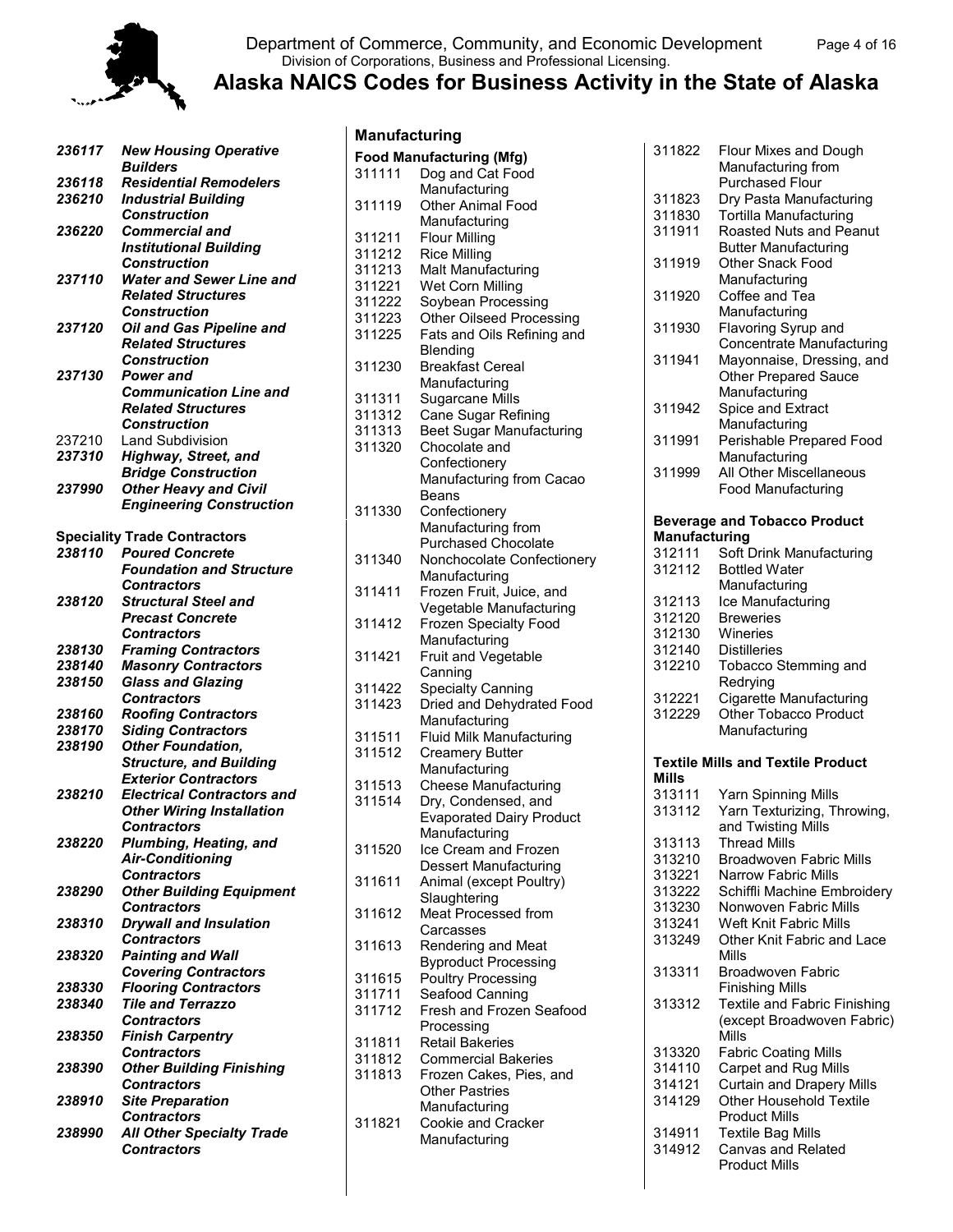

Department of Commerce, Community, and Economic Development Page 5 of 16 Division of Corporations, Business and Professional Licensing.

315993 Men's and Boys' Neckwear

| 314991 | Rope, Cordage, and Twine<br>Mills                         |
|--------|-----------------------------------------------------------|
| 314992 | Tire Cord and Tire Fabric                                 |
| 314999 | Mills<br>All Other Miscellaneous<br>Textile Product Mills |
|        | <b>Apparel Manufacturing</b>                              |
| 315111 | <b>Sheer Hosiery Mills</b>                                |
| 315119 | Other Hosiery and Sock<br>Mills                           |
| 315191 | <b>Outerwear Knitting Mills</b>                           |
| 315192 | Underwear and Nightwear                                   |
|        | <b>Knitting Mills</b>                                     |
| 315211 | Men's and Boys' Cut and<br>Sew Apparel Contractors        |
| 315212 | Women's, Girls', and                                      |
|        | Infants' Cut and Sew                                      |
|        | <b>Apparel Contractors</b>                                |
| 315221 | Men's and Boys' Cut and                                   |
|        | Sew Underwear and                                         |
|        |                                                           |
| 315222 | Nightwear Manufacturing                                   |
|        | Men's and Boys' Cut and                                   |
|        | Sew Suit, Coat, and                                       |
|        | <b>Overcoat Manufacturing</b>                             |
| 315223 | Men's and Boys' Cut and                                   |
|        | Sew Shirt (except Work                                    |
|        | Shirt) Manufacturing                                      |
| 315224 | Men's and Boys' Cut and                                   |
|        | Sew Trouser, Slack, and                                   |
|        | Jean Manufacturing                                        |
| 315225 | Men's and Boys' Cut and                                   |
|        | Sew Work Clothing                                         |
|        | Manufacturing                                             |
| 315228 | Men's and Boys' Cut and                                   |
|        | Sew Other Outerwear                                       |
|        | Manufacturing                                             |
| 315231 | Women's and Girls' Cut and<br>Sew Lingerie, Loungewear,   |
|        |                                                           |
|        | and Nightwear<br>Manufacturing                            |
| 315232 | Women's and Girls' Cut and                                |
|        | Sew Blouse and Shirt                                      |
|        | Manufacturing                                             |
| 315233 | Women's and Girls' Cut and                                |
|        | Sew Dress Manufacturing                                   |
| 315234 | Women's and Girls' Cut and                                |
|        | Sew Suit, Coat, Tailored                                  |
|        | Jacket, and Skirt                                         |
|        | Manufacturing                                             |
| 315239 | Women's and Girls' Cut and                                |
|        | Sew Other Outerwear                                       |
|        | Manufacturing                                             |
| 315291 | Infants' Cut and Sew                                      |
|        | <b>Apparel Manufacturing</b>                              |
| 315292 | Fur and Leather Apparel                                   |
|        |                                                           |
| 315299 | Manufacturing<br>All Other Cut and Sew                    |
|        | <b>Apparel Manufacturing</b>                              |
| 315991 |                                                           |
|        | Hat, Cap, and Millinery<br>Manufacturing                  |
| 315992 | Glove and Mitten                                          |
|        | Manufacturing                                             |
|        |                                                           |

| 315999               | Manufacturing<br><b>Other Apparel Accessories</b><br>and Other Apparel<br>Manufacturing |
|----------------------|-----------------------------------------------------------------------------------------|
|                      |                                                                                         |
|                      | <b>Leather and Allied Product</b>                                                       |
| <b>Manufacturing</b> |                                                                                         |
| 316110               | Leather and Hide Tanning                                                                |
| 316211               | and Finishing<br><b>Rubber and Plastics</b>                                             |
|                      | Footwear Manufacturing                                                                  |
| 316212               | House Slipper<br>Manufacturing                                                          |
| 316213               | Men's Footwear (except<br>Athletic) Manufacturing                                       |
| 316214               | Women's Footwear (except                                                                |
| 316219               | Athletic) Manufacturing<br><b>Other Footwear</b>                                        |
|                      | Manufacturing                                                                           |
| 316991               | Luggage Manufacturing                                                                   |
| 316992               | Women's Handbag and<br><b>Purse Manufacturing</b>                                       |
| 316993               | Personal Leather Good                                                                   |
|                      |                                                                                         |
|                      | (except Women's Handbag                                                                 |
|                      | and Purse) Manufacturing                                                                |
| 316999               | All Other Leather Good and                                                              |
|                      | <b>Allied Product</b>                                                                   |
|                      | Manufacturing                                                                           |
|                      | <b>Wood Product Manufacturing</b>                                                       |
| 321113               | Sawmills                                                                                |
| 321114               | <b>Wood Preservation</b>                                                                |
| 321211               | Hardwood Veneer and                                                                     |
|                      |                                                                                         |
|                      | <b>Plywood Manufacturing</b>                                                            |
| 321212               | Softwood Veneer and                                                                     |
|                      | <b>Plywood Manufacturing</b>                                                            |
| 321213               | <b>Engineered Wood Member</b>                                                           |
|                      | (except Truss)                                                                          |
|                      | Manufacturing                                                                           |
| 321214               | <b>Truss Manufacturing</b>                                                              |
| 321219               | <b>Reconstituted Wood</b>                                                               |
|                      | <b>Product Manufacturing</b>                                                            |
| 321911               | Wood Window and Door                                                                    |
|                      | Manufacturing                                                                           |
| 321912               | Cut Stock, Resawing                                                                     |
|                      |                                                                                         |
| 321918               | Lumber, and Planing<br>Other Millwork (including                                        |
|                      | Flooring)                                                                               |
| 321920               | Wood Container and Pallet                                                               |
|                      | Manufacturing                                                                           |
| 321991               | Manufactured Home (Mobile                                                               |
|                      | Home) Manufacturing                                                                     |
| 321992               | Prefabricated Wood                                                                      |
|                      | <b>Building Manufacturing</b>                                                           |
| 321999               | All Other Miscellaneous                                                                 |
|                      | <b>Wood Product</b>                                                                     |
|                      | Manufacturing                                                                           |
|                      |                                                                                         |
|                      | <b>Paper Manufacturing</b>                                                              |
| 322110               | <b>Pulp Mills</b>                                                                       |
| 322121               | Paper (except Newsprint)                                                                |
|                      | Mills                                                                                   |
| 322122               | <b>Newsprint Mills</b>                                                                  |
| 322130               | Paperboard Mills                                                                        |
|                      |                                                                                         |

| 322211            | Corrugated and Solid Fiber                                |
|-------------------|-----------------------------------------------------------|
| 322212            | <b>Box Manufacturing</b><br><b>Folding Paperboard Box</b> |
|                   | Manufacturing                                             |
| 322213            | Setup Paperboard Box<br>Manufacturing                     |
| 322214            | Fiber Can, Tube, Drum, and<br><b>Similar Products</b>     |
| 322215            | Manufacturing<br>Nonfolding Sanitary Food                 |
| 322221            | <b>Container Manufacturing</b>                            |
|                   | Coated and Laminated<br>Packaging Paper<br>Manufacturing  |
| 322222            | Coated and Laminated<br>Paper Manufacturing               |
| 322223            | Coated Paper Bag and<br>Pouch Manufacturing               |
| 322224            | Uncoated Paper and                                        |
|                   | Multiwall Bag Manufacturing                               |
| 322225            | Laminated Aluminum Foil<br>Manufacturing for Flexible     |
|                   | Packaging Uses                                            |
| 322226            | Surface-Coated Paperboard                                 |
| 322231            | Manufacturing<br>Die-Cut Paper and                        |
|                   | <b>Paperboard Office Supplies</b>                         |
|                   | Manufacturing                                             |
| 322232            | Envelope Manufacturing                                    |
| 322233            | Stationery, Tablet, and                                   |
|                   | <b>Related Product</b>                                    |
|                   | Manufacturing                                             |
| 322291            | Sanitary Paper Product                                    |
|                   | Manufacturing                                             |
| 322299            | All Other Converted Paper<br><b>Product Manufacturing</b> |
|                   |                                                           |
| <b>Activities</b> | <b>Printing and Related Support</b>                       |
| 323110            | Commercial Lithographic                                   |
|                   | Printing                                                  |
| 323111            | <b>Commercial Gravure</b><br>Printing                     |
| 323112            | Commercial Flexographic                                   |
|                   | Printing                                                  |
| 323113            | <b>Commercial Screen Printing</b>                         |
| 323114            |                                                           |
|                   | <b>Quick Printing</b>                                     |
| 323115            | Digital Printing                                          |
| 323116            | <b>Manifold Business Forms</b>                            |
|                   | Printing                                                  |
| 323117            | <b>Books Printing</b>                                     |
| 323118            | Blankbook, Looseleaf                                      |
|                   | Binders, and Devices                                      |
|                   | Manufacturing                                             |
| 323119            | <b>Other Commercial Printing</b>                          |
| 323121            | <b>Tradebinding and Related</b><br>Work                   |
| 323122            | <b>Prepress Services</b>                                  |
|                   | <b>Petroleum and Coal Products</b>                        |
| Manufacturing     |                                                           |
| 324110            | <b>Petroleum Refineries</b>                               |
| 324121            | Asphalt Paving Mixture and                                |
|                   | <b>Block Manufacturing</b>                                |
| 324122            | Asphalt Shingle and Coating<br>Materials Manufacturing    |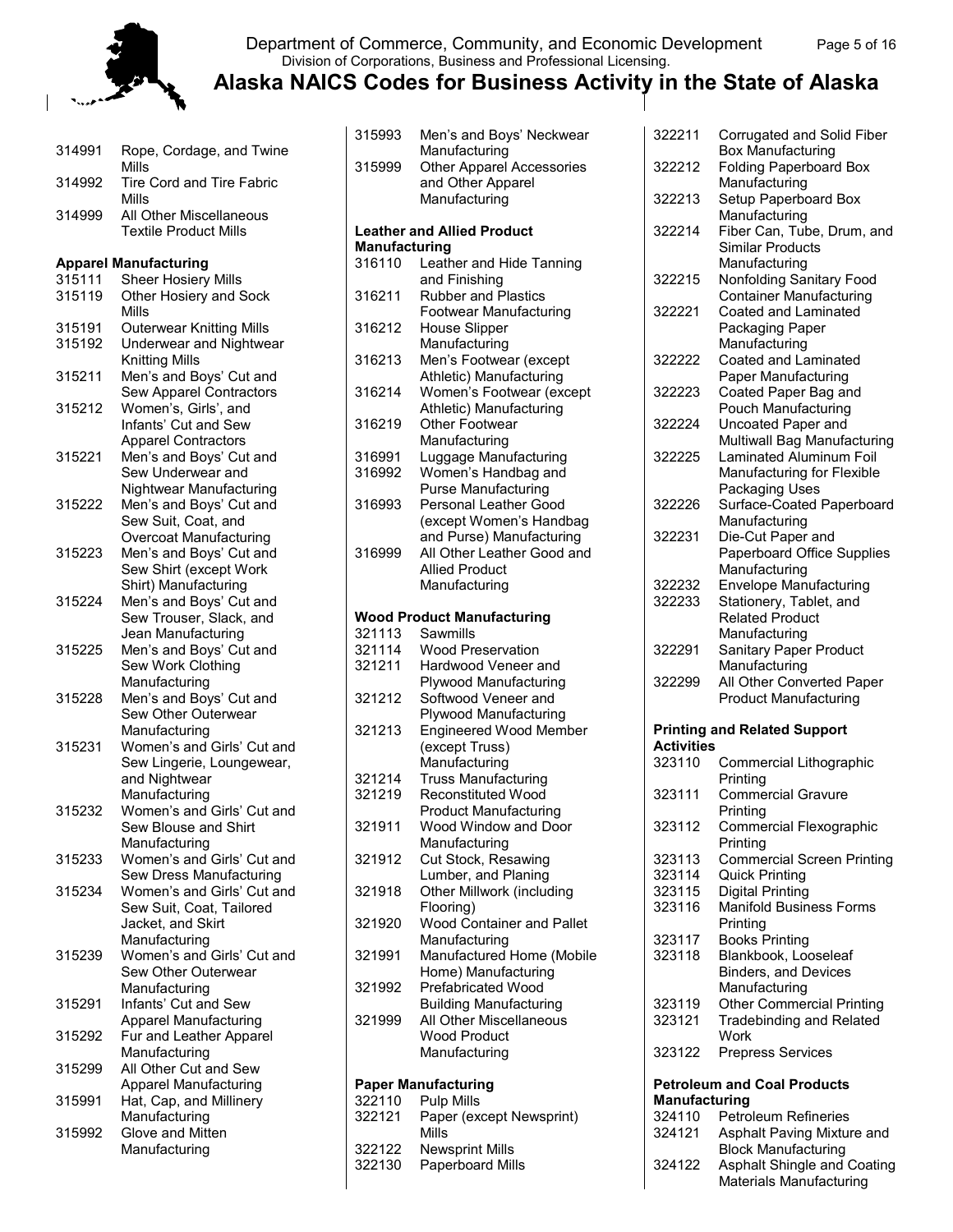

#### Department of Commerce, Community, and Economic Development Page 6 of 16 Division of Corporations, Business and Professional Licensing.

**Alaska NAICS Codes for Business Activity in the State of Alaska** Manufacturing

| 324191               | Petroleum Lubricating Oil                                    |
|----------------------|--------------------------------------------------------------|
| 324199               | and Grease Manufacturing<br>All Other Petroleum and          |
|                      | <b>Coal Products</b>                                         |
|                      | Manufacturing                                                |
|                      | <b>Chemical Manufacturing</b>                                |
| 325110               | Petrochemical                                                |
|                      | Manufacturing                                                |
| 325120               | <b>Industrial Gas</b>                                        |
|                      | Manufacturing                                                |
| 325131               | Inorganic Dye and Pigment                                    |
|                      | Manufacturing                                                |
| 325132               | Synthetic Organic Dye and                                    |
|                      | <b>Pigment Manufacturing</b><br><b>Alkalies and Chlorine</b> |
| 325181               | Manufacturing                                                |
| 325182               | Carbon Black Manufacturing                                   |
| 325188               | All Other Basic Inorganic                                    |
|                      | <b>Chemical Manufacturing</b>                                |
| 325191               | Gum and Wood Chemical                                        |
|                      | Manufacturing                                                |
| 325192               | Cyclic Crude and                                             |
|                      | Intermediate Manufacturing                                   |
| 325193               | <b>Ethyl Alcohol Manufacturing</b>                           |
| 325199               | All Other Basic Organic                                      |
|                      | <b>Chemical Manufacturing</b>                                |
|                      |                                                              |
|                      | <b>Plastics and Rubber Products</b>                          |
| <b>Manufacturing</b> |                                                              |
| 325211               | <b>Plastics Material and Resin</b>                           |
|                      | Manufacturing                                                |
| 325212               | Synthetic Rubber                                             |
| 325221               | Manufacturing<br>Cellulosic Organic Fiber                    |
|                      | Manufacturing                                                |
| 325222               | Noncellulosic Organic Fiber                                  |
|                      | Manufacturing                                                |
| 325311               | Nitrogenous Fertilizer                                       |
|                      | Manufacturing                                                |
| 325312               | Phosphatic Fertilizer                                        |
|                      | Manufacturing                                                |
| 325314               | Fertilizer (Mixing Only)                                     |
|                      | Manufacturing                                                |
| 325320               | Pesticide and Other                                          |
|                      | <b>Agricultural Chemical</b>                                 |
| 325411               | Manufacturing<br>Medicinal and Botanical                     |
|                      | Manufacturing                                                |
| 325412               | <b>Pharmaceutical Preparation</b>                            |
|                      | Manufacturing                                                |
| 325413               | In-Vitro Diagnostic                                          |
|                      | Substance Manufacturing                                      |
| 325414               | <b>Biological Product (except</b>                            |
|                      | Diagnostic) Manufacturing                                    |
| 325510               | Paint and Coating                                            |
|                      | Manufacturing                                                |
| 325520               | <b>Adhesive Manufacturing</b>                                |
| 325611               | Soap and Other Detergent                                     |
|                      | Manufacturing                                                |
| 325612               | Polish and Other Sanitation                                  |
|                      | Good Manufacturing                                           |
| 325613               | Surface Active Agent                                         |
|                      | Manufacturing                                                |
| 325620               | <b>Toilet Preparation</b>                                    |

| 325910<br>325920<br>325991 | Printing Ink Manufacturing<br><b>Explosives Manufacturing</b><br>Custom Compounding of                |
|----------------------------|-------------------------------------------------------------------------------------------------------|
| 325992                     | <b>Purchased Resins</b><br>Photographic Film, Paper,<br>Plate, and Chemical                           |
| 325998                     | Manufacturing<br>All Other Miscellaneous<br><b>Chemical Product and</b>                               |
| 326111                     | <b>Preparation Manufacturing</b><br>Plastics Bag and Pouch<br>Manufacturing                           |
| 326112                     | Plastics Packaging Film and<br>Sheet (including Laminated)                                            |
| 326113                     | Manufacturing<br><b>Unlaminated Plastics Film</b><br>and Sheet (except                                |
| 326121                     | Packaging) Manufacturing<br><b>Unlaminated Plastics Profile</b><br>Shape Manufacturing                |
| 326122                     | Plastics Pipe and Pipe                                                                                |
| 326130                     | <b>Fitting Manufacturing</b><br>Laminated Plastics Plate,<br>Sheet (except Packaging),                |
| 326140                     | and Shape Manufacturing<br>Polystyrene Foam Product<br>Manufacturing                                  |
| 326150                     | Urethane and Other Foam<br>Product (except                                                            |
| 326160                     | Polystyrene) Manufacturing<br><b>Plastics Bottle</b><br>Manufacturing                                 |
| 326191                     | <b>Plastics Plumbing Fixture</b>                                                                      |
| 326192                     | Manufacturing<br><b>Resilient Floor Covering</b>                                                      |
| 326199                     | Manufacturing<br>All Other Plastics Product                                                           |
| 326211                     | Manufacturing<br>Tire Manufacturing (except                                                           |
| 326212<br>326220           | Retreading)<br><b>Tire Retreading</b><br><b>Rubber and Plastics Hoses</b>                             |
| 326291                     | and Belting Manufacturing<br><b>Rubber Product</b><br>Manufacturing for                               |
| 326299                     | <b>Mechanical Use</b><br>All Other Rubber Product<br>Manufacturing                                    |
| 327111                     | Vitreous China Plumbing<br>Fixture and China and<br>Earthenware Bathroom                              |
| 327112                     | Accessories Manufacturing<br>Vitreous China, Fine<br>Earthenware, and Other<br><b>Pottery Product</b> |
| 327113                     | Manufacturing<br>Porcelain Electrical Supply<br>Manufacturing                                         |
| 327121                     | <b>Brick and Structural Clay</b><br>Tile Manufacturing                                                |
| 327122                     | Ceramic Wall and Floor Tile                                                                           |
| 327123                     | Manufacturing<br><b>Other Structural Clay</b><br><b>Product Manufacturing</b>                         |
|                            |                                                                                                       |

| Manufacturing |                                    |
|---------------|------------------------------------|
| 327124        | Clay Refractory                    |
|               | Manufacturing                      |
| 327125        | Nonclay Refractory                 |
|               | Manufacturing                      |
| 327211        | <b>Flat Glass Manufacturing</b>    |
| 327212        | Other Pressed and Blown            |
|               | Glass and Glassware                |
|               | Manufacturing                      |
| 327213        | <b>Glass Container</b>             |
|               | Manufacturing                      |
| 327215        | <b>Glass Product</b>               |
|               | Manufacturing Made of              |
|               | <b>Purchased Glass</b>             |
| 327310        | <b>Cement Manufacturing</b>        |
| 327320        | Ready-Mix Concrete                 |
|               | Manufacturing                      |
| 327331        | <b>Concrete Block and Brick</b>    |
| 327332        | Manufacturing<br>Concrete Pipe     |
|               | Manufacturing                      |
| 327390        | <b>Other Concrete Product</b>      |
|               | Manufacturing                      |
| 327410        | Lime Manufacturing                 |
| 327420        | <b>Gypsum Product</b>              |
|               | Manufacturing                      |
| 327910        | <b>Abrasive Product</b>            |
|               | Manufacturing                      |
| 327991        | <b>Cut Stone and Stone</b>         |
|               | <b>Product Manufacturing</b>       |
| 327992        | Ground or Treated Mineral          |
|               | and Earth Manufacturing            |
| 327993        | Mineral Wool Manufacturing         |
| 327999        | All Other Miscellaneous            |
|               | Nonmetallic Mineral Product        |
|               | Manufacturing                      |
|               | <b>Primary Metal Manufacturing</b> |
| 331111        | Iron and Steel Mills               |
| 331112        | Electrometallurgical               |
|               | Ferroalloy Product                 |
|               | Manufacturing                      |
| 331210        | Iron and Steel Pipe and            |
|               | Tube Manufacturing from            |
|               | <b>Purchased Steel</b>             |
| 331221        | Rolled Steel Shape                 |
|               | Manufacturing                      |

331222 Steel Wire Drawing<br>331311 Alumina Refining Alumina Refining

331312 Primary Aluminum Production 331314 Secondary Smelting and Alloying of Aluminum 331315 Aluminum Sheet, Plate, and Foil Manufacturing 331316 Aluminum Extruded Product Manufacturing 331319 Other Aluminum Rolling and

Drawing 331411 Primary Smelting and Refining of Copper 331419 Primary Smelting and

Aluminum)

Refining of Nonferrous Metal (except Copper and

**Nonmetallic Mineral Product**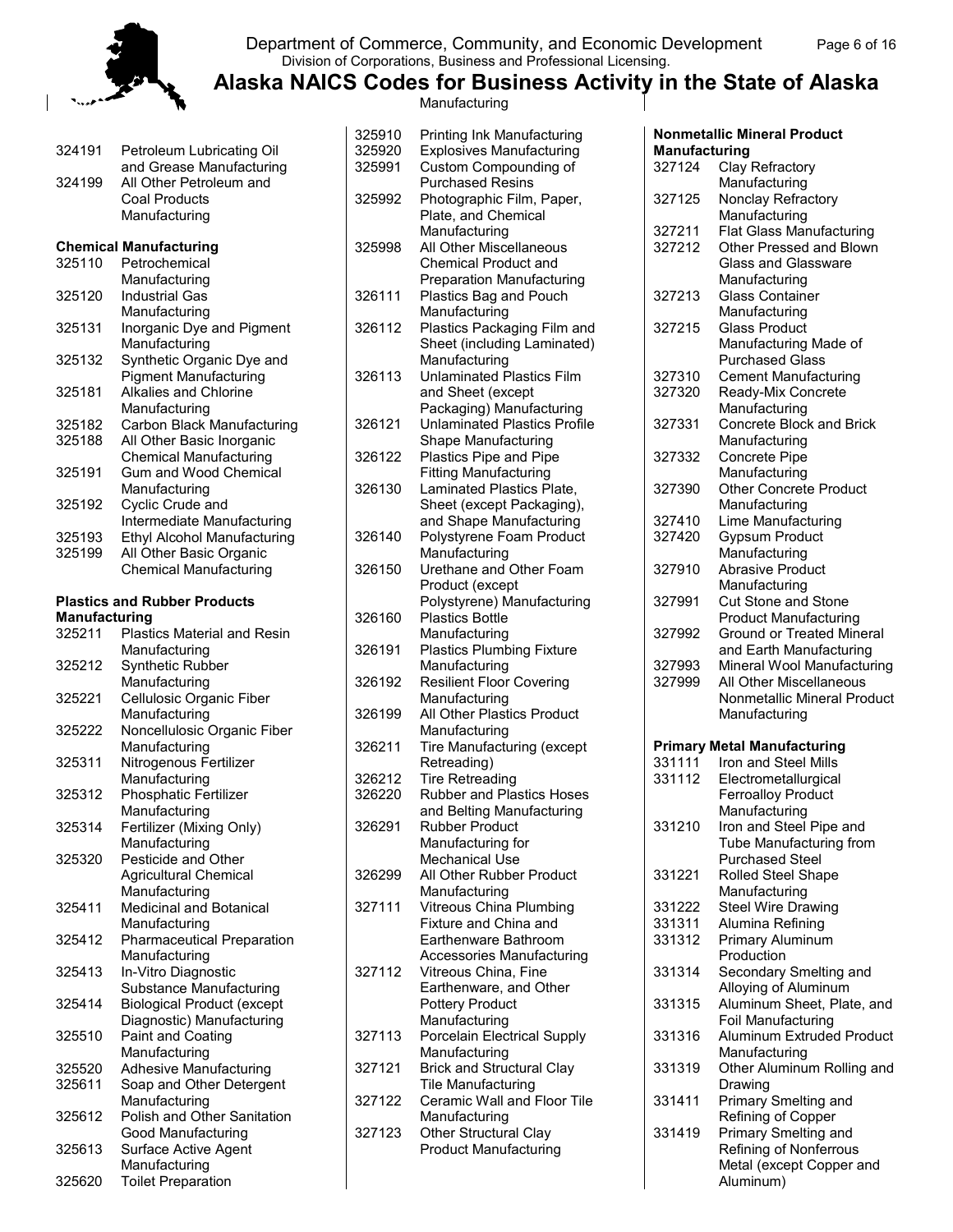

#### Department of Commerce, Community, and Economic Development Page 7 of 16 Division of Corporations, Business and Professional Licensing.

| 331421               | Copper Rolling, Drawing,                                |
|----------------------|---------------------------------------------------------|
| 331422               | and Extruding<br>Copper Wire (except                    |
|                      | Mechanical) Drawing                                     |
| 331423               | Secondary Smelting,                                     |
|                      | Refining, and Alloying of                               |
|                      | Copper                                                  |
| 331491               | Nonferrous Metal (except                                |
|                      | Copper and Aluminum)                                    |
|                      | Rolling, Drawing, and                                   |
|                      | Extruding                                               |
| 331492               | Secondary Smelting,                                     |
|                      | Refining, and Alloying of                               |
|                      | Nonferrous Metal (except                                |
|                      | Copper and Aluminum)                                    |
| 331511               | <b>Iron Foundries</b>                                   |
| 331512               | <b>Steel Investment Foundries</b>                       |
|                      |                                                         |
| 331513               | <b>Steel Foundries (except</b>                          |
|                      | Investment)                                             |
| 331521               | Aluminum Die-Casting                                    |
|                      | Foundries                                               |
| 331522               | Nonferrous (except                                      |
|                      | Aluminum) Die-Casting                                   |
|                      | Foundries                                               |
| 331524               | <b>Aluminum Foundries</b>                               |
|                      | (except Die-Casting)                                    |
| 331525               | Copper Foundries (except                                |
|                      | Die-Casting)                                            |
| 331528               | <b>Other Nonferrous Foundries</b>                       |
|                      | (except Die-Casting)                                    |
|                      |                                                         |
|                      | <b>Fabricated Metal Product</b>                         |
|                      |                                                         |
| <b>Manufacturing</b> |                                                         |
| 332111               | Iron and Steel Forging                                  |
| 332112               | Nonferrous Forging                                      |
| 332114               | <b>Custom Roll Forming</b>                              |
| 332115               | <b>Crown and Closure</b>                                |
|                      | Manufacturing                                           |
| 332116               |                                                         |
|                      | <b>Metal Stamping</b>                                   |
| 332117               | Powder Metallurgy Part                                  |
|                      | Manufacturing                                           |
| 332211               | Cutlery and Flatware                                    |
|                      | (except Precious)                                       |
|                      | Manufacturing                                           |
| 332212               | Hand and Edge Tool                                      |
|                      | Manufacturing                                           |
| 332213               | Saw Blade and Handsaw                                   |
|                      | Manufacturing                                           |
| 332214               | Kitchen Utensil, Pot, and                               |
|                      | Pan Manufacturing                                       |
| 332311               | Prefabricated Metal Building                            |
|                      | and Component                                           |
|                      | Manufacturing                                           |
| 332312               | <b>Fabricated Structural Metal</b>                      |
|                      | Manufacturing                                           |
| 332313               | Plate Work Manufacturing                                |
| 332321               | Metal Window and Door                                   |
|                      | Manufacturing                                           |
| 332322               | Sheet Metal Work                                        |
|                      | Manufacturing                                           |
| 332323               | Ornamental and                                          |
|                      | <b>Architectural Metal Work</b>                         |
|                      | Manufacturing                                           |
| 332410               | Power Boiler and Heat<br><b>Exchanger Manufacturing</b> |

| Metal Can Manufacturing                                   |
|-----------------------------------------------------------|
|                                                           |
|                                                           |
|                                                           |
|                                                           |
| Hardware Manufacturing                                    |
|                                                           |
|                                                           |
|                                                           |
|                                                           |
|                                                           |
|                                                           |
|                                                           |
| <b>Precision Turned Product</b>                           |
|                                                           |
| Bolt, Nut, Screw, Rivet, and                              |
|                                                           |
|                                                           |
| Metal Coating, Engraving                                  |
|                                                           |
|                                                           |
| Services to Manufacturers                                 |
|                                                           |
| Polishing, Anodizing, and                                 |
|                                                           |
|                                                           |
|                                                           |
| Fluid Power Valve and Hose                                |
|                                                           |
| Plumbing Fixture Fitting and                              |
|                                                           |
|                                                           |
|                                                           |
| Other Metal Valve and Pipe                                |
|                                                           |
|                                                           |
|                                                           |
| <b>Small Arms Ammunition</b>                              |
|                                                           |
| Ammunition (except Small                                  |
|                                                           |
| Small Arms Manufacturing                                  |
|                                                           |
| Accessories Manufacturing                                 |
| Fabricated Pipe and Pipe                                  |
|                                                           |
|                                                           |
|                                                           |
| Enameled Iron and Metal                                   |
|                                                           |
|                                                           |
| All Other Miscellaneous                                   |
| <b>Fabricated Metal Product</b>                           |
|                                                           |
|                                                           |
|                                                           |
|                                                           |
| <b>Equipment Manufacturing</b><br>Lawn and Garden Tractor |
|                                                           |
|                                                           |
|                                                           |
| <b>Construction Machinery</b>                             |
|                                                           |
|                                                           |
| <b>Equipment Manufacturing</b>                            |
|                                                           |

| 333132 | Oil and Gas Field Machinery<br>and Equipment                                                                                           |
|--------|----------------------------------------------------------------------------------------------------------------------------------------|
| 333210 | Manufacturing<br>Sawmill and Woodworking<br>Machinery Manufacturing                                                                    |
| 333220 | <b>Plastics and Rubber</b><br><b>Industry Machinery</b>                                                                                |
| 333291 | Manufacturing<br>Paper Industry Machinery<br>Manufacturing                                                                             |
| 333292 | <b>Textile Machinery</b><br>Manufacturing                                                                                              |
| 333293 | Printing Machinery and<br><b>Equipment Manufacturing</b>                                                                               |
| 333294 | <b>Food Product Machinery</b><br>Manufacturing                                                                                         |
| 333295 | Semiconductor Machinery<br>Manufacturing                                                                                               |
| 333298 | All Other Industrial<br>Machinery Manufacturing                                                                                        |
| 333311 | Automatic Vending Machine<br>Manufacturing                                                                                             |
| 333312 | Commercial Laundry,<br>Drycleaning, and Pressing<br>Machine Manufacturing                                                              |
| 333313 | Office Machinery<br>Manufacturing                                                                                                      |
| 333314 | Optical Instrument and Lens<br>Manufacturing                                                                                           |
| 333315 | Photographic and<br>Photocopying Equipment<br>Manufacturing                                                                            |
| 333319 | Other Commercial and<br>Service Industry Machinery                                                                                     |
| 333411 | Manufacturing<br><b>Air Purification Equipment</b>                                                                                     |
| 333412 | Manufacturing<br><b>Industrial and Commercial</b><br>Fan and Blower<br>Manufacturing                                                   |
| 333414 | <b>Heating Equipment (except</b><br>Warm Air Furnaces)<br>Manufacturing                                                                |
| 333415 | Air-Conditioning and Warm<br>Air Heating Equipment and<br>Commercial and Industrial<br><b>Refrigeration Equipment</b><br>Manufacturing |
| 333511 | <b>Industrial Mold</b><br>Manufacturing                                                                                                |
| 333512 | Machine Tool (Metal Cutting<br>Types) Manufacturing                                                                                    |
| 333513 | Machine Tool (Metal<br>Forming Types)<br>Manufacturing                                                                                 |
| 333514 | Special Die and Tool, Die<br>Set, Jig, and Fixture                                                                                     |
| 333515 | Manufacturing<br><b>Cutting Tool and Machine</b><br><b>Tool Accessory</b>                                                              |
| 333516 | Manufacturing<br>Rolling Mill Machinery and                                                                                            |
| 333518 | <b>Equipment Manufacturing</b><br>Other Metalworking<br>Machinery Manufacturing                                                        |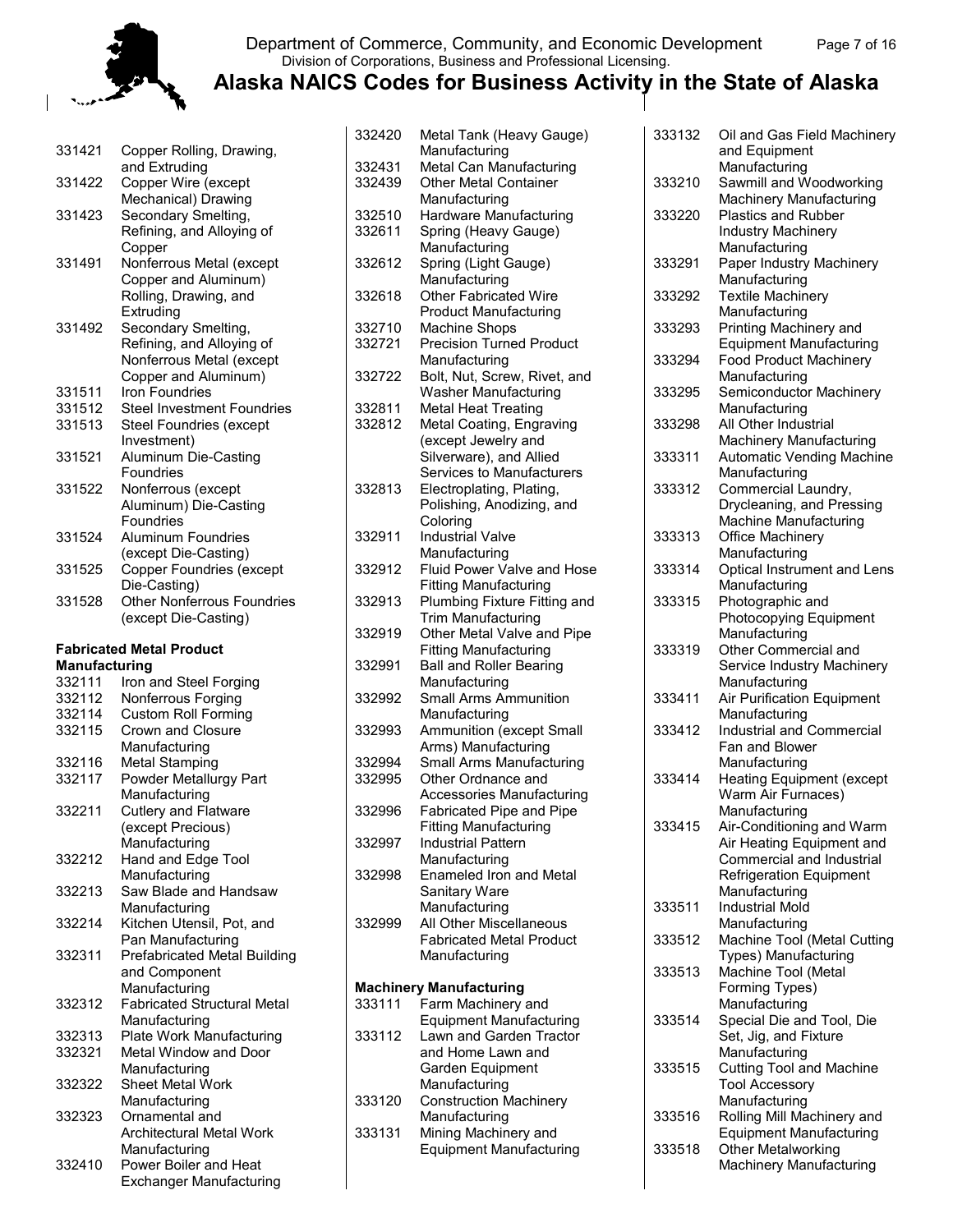#### Department of Commerce, Community, and Economic Development Page 8 of 16 Division of Corporations, Business and Professional Licensing.

**Alaska NAICS Codes for Business Activity in the State of Alaska**

Equipment Manufacturing

| 333611               | <b>Turbine and Turbine</b>                                |
|----------------------|-----------------------------------------------------------|
|                      | <b>Generator Set Units</b>                                |
|                      | Manufacturing                                             |
| 333612               | Speed Changer, Industrial                                 |
|                      | High-Speed Drive, and Gear                                |
|                      | Manufacturing                                             |
| 333613               | Mechanical Power                                          |
|                      | <b>Transmission Equipment</b>                             |
|                      | Manufacturing                                             |
| 333618               | Other Engine Equipment                                    |
|                      | Manufacturing                                             |
| 333911               | Pump and Pumping                                          |
|                      | <b>Equipment Manufacturing</b>                            |
| 333912               | Air and Gas Compressor                                    |
|                      | Manufacturing                                             |
| 333913               | Measuring and Dispensing                                  |
|                      | <b>Pump Manufacturing</b>                                 |
| 333921               | <b>Elevator and Moving</b>                                |
|                      | <b>Stairway Manufacturing</b>                             |
| 333922               | <b>Conveyor and Conveying</b>                             |
|                      | <b>Equipment Manufacturing</b>                            |
| 333923               | Overhead Traveling Crane,                                 |
|                      | Hoist, and Monorail System                                |
|                      | Manufacturing                                             |
| 333924               | Industrial Truck, Tractor,                                |
|                      | Trailer, and Stacker                                      |
|                      | Machinery Manufacturing                                   |
| 333991               | Power-Driven Handtool                                     |
|                      | Manufacturing                                             |
| 333992               | <b>Welding and Soldering</b>                              |
|                      | <b>Equipment Manufacturing</b>                            |
| 333993               | Packaging Machinery                                       |
|                      | Manufacturing                                             |
| 333994               | <b>Industrial Process Furnace</b>                         |
|                      | and Oven Manufacturing                                    |
| 333995               |                                                           |
|                      | Fluid Power Cylinder and<br><b>Actuator Manufacturing</b> |
|                      |                                                           |
| 333996               | Fluid Power Pump and<br>Motor Manufacturing               |
|                      |                                                           |
| 333997               | Scale and Balance                                         |
|                      | Manufacturing                                             |
| 333999               | All Other Miscellaneous                                   |
|                      | <b>General Purpose Machinery</b>                          |
|                      | Manufacturing                                             |
|                      | <b>Computer and Electronic Product</b>                    |
| <b>Manufacturing</b> |                                                           |
| 334111               | <b>Electronic Computer</b>                                |
|                      | Manufacturing                                             |
|                      |                                                           |

|        | Manufacturing                    |
|--------|----------------------------------|
| 334112 | <b>Computer Storage Device</b>   |
|        | Manufacturing                    |
| 334113 | <b>Computer Terminal</b>         |
|        | Manufacturing                    |
| 334119 | <b>Other Computer Peripheral</b> |
|        | <b>Equipment Manufacturing</b>   |

#### **Electrical Equipment, Appliance, and Component Manufacturing**

| 334210 | <b>Telephone Apparatus</b>       |
|--------|----------------------------------|
|        | Manufacturing                    |
| 334220 | Radio and Television             |
|        | <b>Broadcasting and Wireless</b> |
|        | <b>Communications Equipment</b>  |
|        | Manufacturing                    |
| 334290 | <b>Other Communications</b>      |

| 334310 | Audio and Video Equipment                                   |
|--------|-------------------------------------------------------------|
|        | Manufacturing                                               |
| 334411 | <b>Electron Tube</b>                                        |
|        | Manufacturing                                               |
| 334412 | <b>Bare Printed Circuit Board</b>                           |
|        | Manufacturing                                               |
| 334413 | Semiconductor and Related                                   |
|        | Device Manufacturing                                        |
| 334414 | <b>Electronic Capacitor</b>                                 |
|        | Manufacturing                                               |
| 334415 | <b>Electronic Resistor</b>                                  |
|        | Manufacturing                                               |
| 334416 | Electronic Coil,                                            |
|        | Transformer, and Other                                      |
|        | <b>Inductor Manufacturing</b>                               |
| 334417 | <b>Electronic Connector</b>                                 |
|        | Manufacturing                                               |
| 334418 | <b>Printed Circuit Assembly</b>                             |
|        | (Electronic Assembly)                                       |
|        | Manufacturing                                               |
| 334419 | <b>Other Electronic Component</b>                           |
|        | Manufacturing                                               |
| 334510 | Electromedical and                                          |
|        | Electrotherapeutic                                          |
|        | Apparatus Manufacturing                                     |
| 334511 | Search, Detection,                                          |
|        | Navigation, Guidance,                                       |
|        | Aeronautical, and Nautical                                  |
|        | System and Instrument                                       |
|        | Manufacturing                                               |
| 334512 | <b>Automatic Environmental</b>                              |
|        | Control Manufacturing for                                   |
|        | Residential, Commercial,                                    |
|        | and Appliance Use                                           |
| 334513 | <b>Instruments and Related</b>                              |
|        | Products Manufacturing for                                  |
|        | Measuring, Displaying, and                                  |
|        | Controlling Industrial                                      |
|        | Process Variables                                           |
| 334514 | <b>Totalizing Fluid Meter and</b>                           |
|        | <b>Counting Device</b>                                      |
|        | Manufacturing                                               |
| 334515 | <b>Instrument Manufacturing</b>                             |
|        | for Measuring and Testing                                   |
|        | <b>Electricity and Electrical</b>                           |
|        | Signals                                                     |
| 334516 | Analytical Laboratory<br><b>Instrument Manufacturing</b>    |
| 334517 |                                                             |
|        | <b>Irradiation Apparatus</b>                                |
| 334518 | Manufacturing<br>Watch, Clock, and Part                     |
|        | Manufacturing                                               |
| 334519 |                                                             |
|        | Other Measuring and<br><b>Controlling Device</b>            |
|        | Manufacturing                                               |
| 334611 | Software Reproducing                                        |
| 334612 |                                                             |
|        | <b>Prerecorded Compact Disc</b><br>(except Software), Tape, |
|        | and Record Reproducing                                      |
| 334613 | Magnetic and Optical                                        |
|        | Recording Media                                             |
|        | Manufacturing                                               |
| 335110 | Electric Lamp Bulb and Part                                 |
|        | Manufacturing                                               |
| 335121 | <b>Residential Electric Lighting</b>                        |
|        | <b>Fixture Manufacturing</b>                                |
|        |                                                             |

| 335122                  | Commercial, Industrial, and<br>Institutional Electric Lighting<br><b>Fixture Manufacturing</b> |
|-------------------------|------------------------------------------------------------------------------------------------|
| 335129                  | <b>Other Lighting Equipment</b><br>Manufacturing                                               |
| 335211                  | <b>Electric Housewares and</b><br>Household Fan                                                |
| 335212                  | Manufacturing<br>Household Vacuum Cleaner<br>Manufacturing                                     |
| 335221                  | <b>Household Cooking</b><br><b>Appliance Manufacturing</b>                                     |
| 335222                  | Household Refrigerator and<br>Home Freezer                                                     |
| 335224                  | Manufacturing<br>Household Laundry                                                             |
| 335228                  | <b>Equipment Manufacturing</b><br>Other Major Household                                        |
| 335311                  | <b>Appliance Manufacturing</b><br>Power, Distribution, and<br>Specialty Transformer            |
| 335312                  | Manufacturing<br><b>Motor and Generator</b>                                                    |
|                         | Manufacturing                                                                                  |
| 335313                  | Switchgear and<br><b>Switchboard Apparatus</b><br>Manufacturing                                |
| 335314                  | Relay and Industrial Control<br>Manufacturing                                                  |
| 335911                  | Storage Battery<br>Manufacturing                                                               |
| 335912                  | <b>Primary Battery</b><br>Manufacturing                                                        |
| 335921                  | <b>Fiber Optic Cable</b>                                                                       |
| 335929                  | Manufacturing<br>Other Communication and<br><b>Energy Wire Manufacturing</b>                   |
| 335931                  | <b>Current-Carrying Wiring</b><br>Device Manufacturing                                         |
| 335932                  | Noncurrent-Carrying Wiring<br>Device Manufacturing                                             |
| 335991                  | Carbon and Graphite<br><b>Product Manufacturing</b>                                            |
| 335999                  | All Other Miscellaneous                                                                        |
|                         | <b>Electrical Equipment and</b><br><b>Component Manufacturing</b>                              |
|                         | <b>Transportation Equipment</b>                                                                |
| Manufacturing<br>336111 | Automobile Manufacturing                                                                       |
| 336112                  | <b>Light Truck and Utility</b>                                                                 |
|                         | Vehicle Manufacturing                                                                          |
| 336120                  | <b>Heavy Duty Truck</b><br>Manufacturing                                                       |
| 336211                  | Motor Vehicle Body<br>Manufacturing                                                            |
| 336212                  | <b>Truck Trailer Manufacturing</b>                                                             |
| 336213                  | Motor Home Manufacturing                                                                       |
| 336214                  | <b>Travel Trailer and Camper</b>                                                               |

Manufacturing 336311 Carburetor, Piston, Piston Ring, and Valve Manufacturing 336312 Gasoline Engine and Engine Parts Manufacturing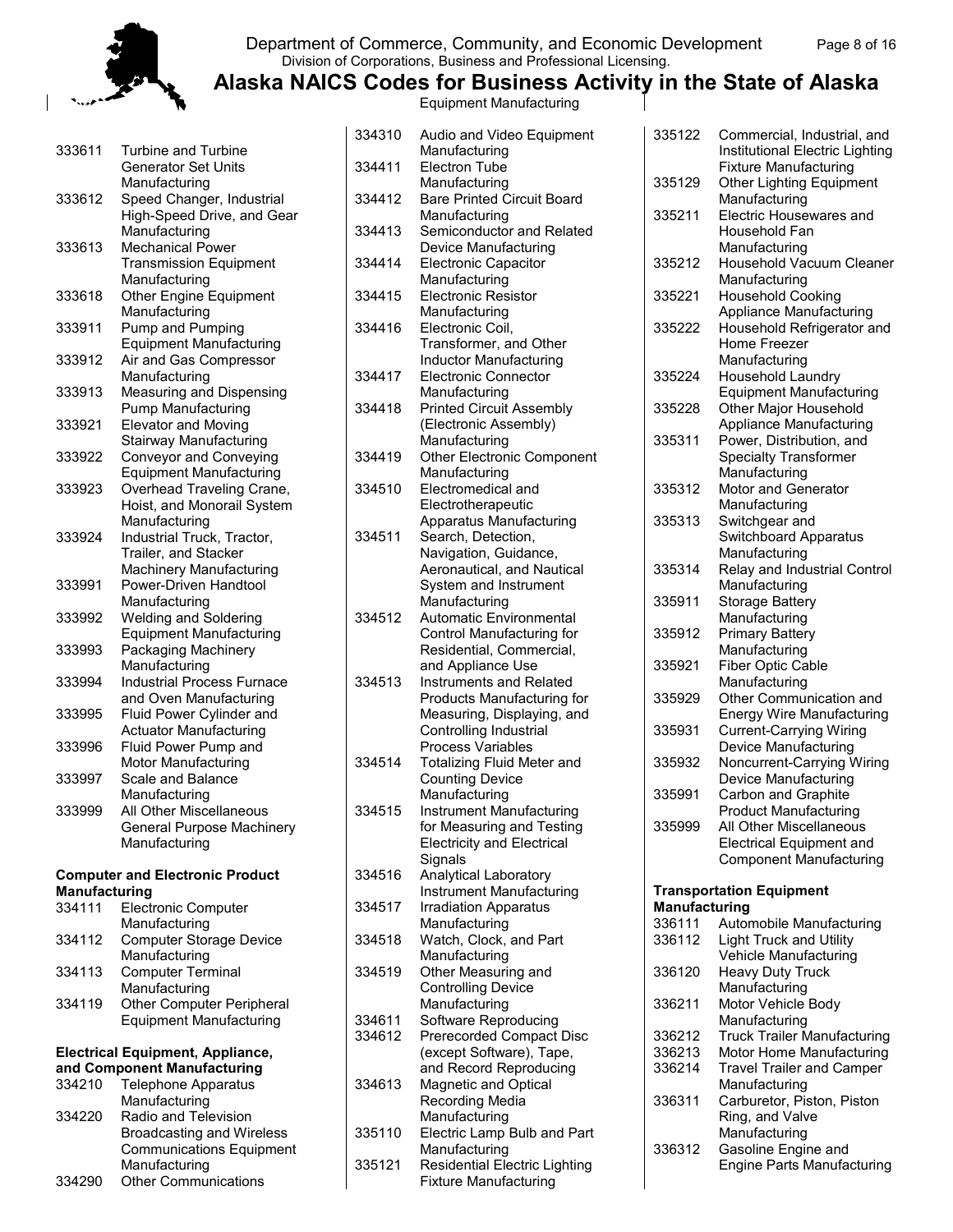

 $\overline{\phantom{a}}$ 

#### Department of Commerce, Community, and Economic Development Page 9 of 16 Division of Corporations, Business and Professional Licensing.

337129 Wood Television, Radio,

## **Alaska NAICS Codes for Business Activity in the State of Alaska**

| 336321                  | Vehicular Lighting                                          |
|-------------------------|-------------------------------------------------------------|
| 336322                  | <b>Equipment Manufacturing</b><br>Other Motor Vehicle       |
|                         | <b>Electrical and Electronic</b>                            |
| 336330                  | Equipment manufacturing<br>Motor Vehicle Steering and       |
|                         | <b>Suspension Components</b>                                |
|                         | (except Spring)                                             |
|                         | Manufacturing                                               |
| 336340                  | Motor Vehicle Brake System                                  |
| 336350                  | Manufacturing<br>Motor Vehicle Transmission                 |
|                         | and Power Train Parts                                       |
|                         | Manufacturing                                               |
| 336360                  | Motor Vehicle Seating and                                   |
|                         | Interior Trim Manufacturing                                 |
| 336370                  | Motor Vehicle Metal                                         |
| 336391                  | Stamping<br>Motor Vehicle Air-                              |
|                         | <b>Conditioning Manufacturing</b>                           |
| 336399                  | All Other Motor Vehicle                                     |
|                         | Parts Manufacturing                                         |
| 336411                  | <b>Aircraft Manufacturing</b>                               |
| 336412                  | Aircraft Engine and Engine                                  |
| 336413                  | Parts Manufacturing<br>Other Aircraft Parts and             |
|                         | <b>Auxiliary Equipment</b>                                  |
|                         | Manufacturing                                               |
| 336414                  | Guided Missile and Space                                    |
|                         | Vehicle Manufacturing                                       |
| 336415                  | Guided Missile and Space                                    |
|                         | Vehicle Propulsion Unit and<br><b>Propulsion Unit Parts</b> |
|                         | Manufacturing                                               |
| 336419                  | Other Guided Missile and                                    |
|                         | Space Vehicle Parts and                                     |
|                         | <b>Auxiliary Equipment</b>                                  |
|                         | Manufacturing                                               |
| 336510                  | <b>Railroad Rolling Stock</b>                               |
| 336611                  | Manufacturing<br>Ship Building and Repairing                |
| 336612                  | <b>Boat Building</b>                                        |
| 336991                  | Motorcycle, Bicycle, and                                    |
|                         | Parts Manufacturing                                         |
| 336992                  | Military Armored Vehicle,                                   |
|                         | Tank, and Tank Component<br>Manufacturing                   |
| 336999                  | All Other Transportation                                    |
|                         | <b>Equipment Manufacturing</b>                              |
|                         |                                                             |
|                         | <b>Furniture and Related Product</b>                        |
| Manufacturing<br>337110 | Wood Kitchen Cabinet and                                    |
|                         | Countertop Manufacturing                                    |
| 337121                  | <b>Upholstered Household</b>                                |
|                         | <b>Furniture Manufacturing</b>                              |
| 337122                  | Nonupholstered Wood                                         |
|                         | <b>Household Furniture</b>                                  |
| 337124                  | Manufacturing<br>Metal Household Furniture                  |
|                         | Manufacturing                                               |
| 337125                  | Household Furniture (except                                 |
|                         | Wood and Metal)                                             |
|                         | Manufacturing                                               |

337127 Institutional Furniture Manufacturing

|        | and Sewing Machine                 |
|--------|------------------------------------|
|        | <b>Cabinet Manufacturing</b>       |
| 337211 | Wood Office Furniture              |
|        | Manufacturing                      |
| 337212 | <b>Custom Architectural</b>        |
|        | <b>Woodwork and Millwork</b>       |
|        | Manufacturing                      |
| 337214 | Office Furniture (except           |
|        | Wood) Manufacturing                |
| 337215 | Showcase, Partition,               |
|        | Shelving, and Locker               |
|        | Manufacturing                      |
| 337910 | Mattress Manufacturing             |
|        |                                    |
|        | <b>Miscellaneous Manufacturing</b> |
| 337920 | <b>Blind and Shade</b>             |
|        | Manufacturing                      |
| 339112 | Surgical and Medical               |
|        | <b>Instrument Manufacturing</b>    |
| 339113 | Surgical Appliance and             |
|        | <b>Supplies Manufacturing</b>      |
| 339114 | Dental Equipment and               |
|        | <b>Supplies Manufacturing</b>      |
| 339115 | Ophthalmic Goods                   |
|        | Manufacturing                      |
| 339116 | <b>Dental Laboratories</b>         |
| 339911 | Jewelry (except Costume)           |
|        | Manufacturing                      |
| 339912 | Silverware and Hollowware          |
|        | Manufacturing                      |
| 339913 | Jewelers' Material and             |
|        | Lapidary Work                      |
|        | Manufacturing                      |
| 339914 | Costume Jewelry and                |
|        | <b>Novelty Manufacturing</b>       |
| 339920 | Sporting and Athletic Goods        |
|        | Manufacturing                      |
| 339931 | Doll and Stuffed Toy               |
|        | Manufacturing                      |
| 339932 | Game, Toy, and Children's          |
|        | Vehicle Manufacturing              |
| 339941 | Pen and Mechanical Pencil          |
|        | Manufacturing                      |
| 339942 | <b>Lead Pencil and Art Good</b>    |
|        | Manufacturing                      |
| 339943 | Marking Device                     |
|        | Manufacturing                      |
| 339944 | Carbon Paper and Inked             |
|        | Ribbon Manufacturing               |
| 339950 | Sign Manufacturing                 |
| 339991 | Gasket, Packing, and               |
|        | Sealing Device                     |
|        | Manufacturing                      |
| 339992 | Musical Instrument                 |
|        | Manufacturing                      |
| 339993 | Fastener, Button, Needle,          |
|        | and Pin Manufacturing              |
| 339994 | Broom, Brush, and Mop              |
|        | Manufacturing                      |
| 339995 | <b>Burial Casket Manufacturing</b> |
| 339999 | All Other Miscellaneous            |
|        | Manufacturing                      |
|        |                                    |

|        | Wholesale Trade                                                                             |
|--------|---------------------------------------------------------------------------------------------|
| Goods  | <b>Merchant Wholesalers, Durable</b>                                                        |
| 423110 | Automobile and Other Motor<br>Vehicle Merchant<br>Wholesalers                               |
| 423120 | Motor Vehicle Supplies and<br><b>New Parts Merchant</b>                                     |
| 423130 | Wholesalers<br><b>Tire and Tube Merchant</b><br>Wholesalers                                 |
| 423140 | Motor Vehicle Parts (Used)<br><b>Merchant Wholesalers</b>                                   |
| 423210 | <b>Furniture Merchant</b><br>Wholesalers                                                    |
| 423220 | Home Furnishing Merchant<br>Wholesalers                                                     |
| 423310 | Lumber, Plywood, Millwork,<br>and Wood Panel Merchant<br>Wholesalers                        |
| 423320 | Brick, Stone, and Related<br><b>Construction Material</b>                                   |
| 423330 | <b>Merchant Wholesalers</b><br>Roofing, Siding, and<br><b>Insulation Material Merchant</b>  |
| 423390 | Wholesalers<br><b>Other Construction Material</b><br>Merchant Wholesalers                   |
| 423410 | Photographic Equipment<br>and Supplies Merchant<br>Wholesalers                              |
| 423420 | <b>Office Equipment Merchant</b><br>Wholesalers                                             |
| 423430 | <b>Computer and Computer</b><br>Peripheral Equipment and<br>Software Merchant               |
| 423440 | Wholesalers<br><b>Other Commercial</b><br><b>Equipment Merchant</b><br>Wholesalers          |
|        | <b>Merchant Wholesalers, Nondurable</b><br>Goods                                            |
| 423450 | Medical, Dental, and<br>Hospital Equipment and<br><b>Supplies Merchant</b>                  |
| 423460 | Wholesalers<br>Ophthalmic Goods                                                             |
| 423490 | <b>Merchant Wholesalers</b><br>Other Professional<br><b>Equipment and Supplies</b>          |
| 423510 | <b>Merchant Wholesalers</b><br>Metal Service Centers and<br><b>Other Metal Merchant</b>     |
| 423520 | Wholesalers<br>Coal and Other Mineral and<br>Ore Merchant Wholesalers                       |
|        | <b>Wholesale Electronic Markets and</b>                                                     |
| 423610 | <b>Agents and Brokers</b><br><b>Electrical Apparatus and</b><br>Equipment, Wiring Supplies, |
|        | and Related Equipment<br><b>Merchant Wholesalers</b>                                        |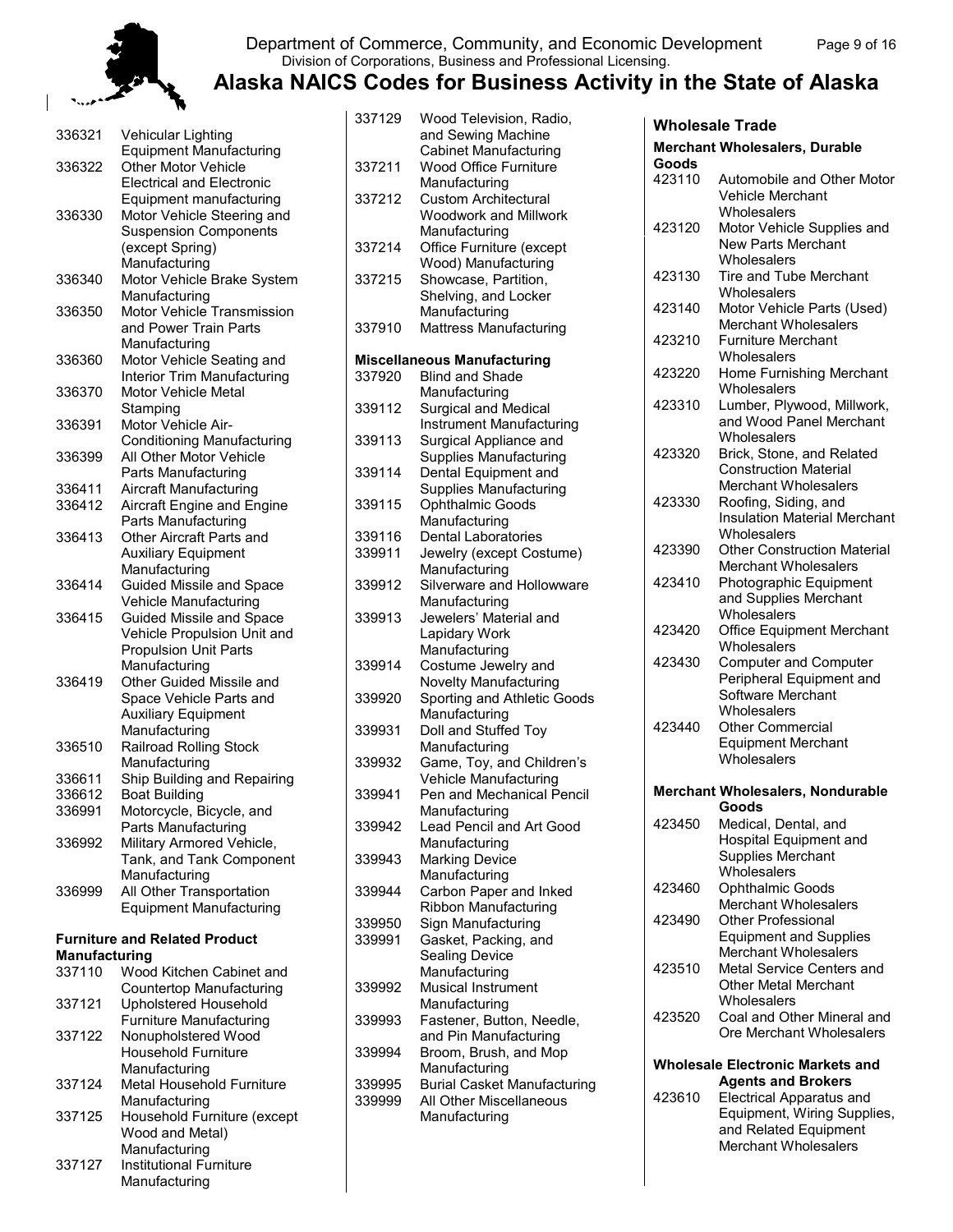#### Department of Commerce, Community, and Economic Development Page 10 of 16 Division of Corporations, Business and Professional Licensing.

| 423620 | <b>Electrical and Electronic</b><br>Appliance, Television, and<br>Radio Set Merchant |
|--------|--------------------------------------------------------------------------------------|
|        | Wholesalers                                                                          |
| 423690 | Other Electronic Parts and<br><b>Equipment Merchant</b>                              |
|        | Wholesalers                                                                          |
| 423710 | <b>Hardware Merchant</b>                                                             |
|        | Wholesalers                                                                          |
| 423720 | Plumbing and Heating                                                                 |
|        | <b>Equipment and Supplies</b>                                                        |
|        | (Hydronics) Merchant                                                                 |
|        | Wholesalers                                                                          |
| 423730 | Warm Air Heating and Air-                                                            |
|        | Conditioning Equipment and                                                           |
|        | <b>Supplies Merchant</b>                                                             |
|        | Wholesalers                                                                          |
| 423740 | <b>Refrigeration Equipment</b>                                                       |
|        | and Supplies Merchant                                                                |
|        | Wholesalers                                                                          |
| 423810 | <b>Construction and Mining</b>                                                       |
|        | (except Oil Well) Machinery                                                          |
|        | and Equipment Merchant                                                               |
|        | Wholesalers                                                                          |
| 423820 | Farm and Garden                                                                      |
|        | Machinery and Equipment                                                              |
|        | <b>Merchant Wholesalers</b>                                                          |
| 423830 | Industrial Machinery and                                                             |
|        | <b>Equipment Merchant</b>                                                            |
|        | Wholesalers                                                                          |
| 423840 | <b>Industrial Supplies Merchant</b>                                                  |
|        | Wholesalers                                                                          |
| 423850 | Service Establishment                                                                |
|        | <b>Equipment and Supplies</b>                                                        |
|        | <b>Merchant Wholesalers</b>                                                          |
| 423860 | <b>Transportation Equipment</b>                                                      |
|        | and Supplies (except Motor                                                           |
|        | Vehicle) Merchant                                                                    |
|        | Wholesalers                                                                          |
| 423910 | Sporting and Recreational                                                            |
|        | Goods and Supplies<br><b>Merchant Wholesalers</b>                                    |
|        | Toy and Hobby Goods and                                                              |
| 423920 |                                                                                      |
|        | <b>Supplies Merchant</b><br>Wholesalers                                              |
| 423930 | Recyclable Material                                                                  |
|        | <b>Merchant Wholesalers</b>                                                          |
| 423940 | Jewelry, Watch, Precious                                                             |
|        | Stone, and Precious Metal                                                            |
|        | <b>Merchant Wholesalers</b>                                                          |
| 423990 | <b>Other Miscellaneous</b>                                                           |
|        | Durable Goods Merchant                                                               |
|        | Wholesalers                                                                          |
| 424110 | Printing and Writing Paper                                                           |
|        | <b>Merchant Wholesalers</b>                                                          |
| 424120 | Stationery and Office                                                                |
|        | <b>Supplies Merchant</b>                                                             |
|        | Wholesalers                                                                          |
| 424130 | <b>Industrial and Personal</b>                                                       |
|        | Service Paper Merchant                                                               |
|        | Wholesalers                                                                          |
| 424210 | <b>Drugs and Druggists'</b>                                                          |
|        | <b>Sundries Merchant</b>                                                             |
|        | Wholesalers                                                                          |

| 424310 | Piece Goods, Notions, and<br>Other Dry Goods Merchant |
|--------|-------------------------------------------------------|
|        | Wholesalers                                           |
| 424320 | Men's and Boys' Clothing                              |
|        | and Furnishings Merchant                              |
|        | Wholesalers                                           |
| 424330 | Women's, Children's, and                              |
|        | Infants' Clothing and                                 |
|        | <b>Accessories Merchant</b>                           |
|        |                                                       |
|        | Wholesalers                                           |
| 424340 | Footwear Merchant                                     |
|        | Wholesalers                                           |
| 424410 | <b>General Line Grocery</b>                           |
|        | Merchant Wholesalers                                  |
| 424420 | Packaged Frozen Food                                  |
|        | <b>Merchant Wholesalers</b>                           |
| 424430 | Dairy Product (except Dried                           |
|        | or Canned) Merchant                                   |
|        | Wholesalers                                           |
| 424440 | Poultry and Poultry Product                           |
|        | Merchant Wholesalers                                  |
| 424450 | <b>Confectionery Merchant</b>                         |
|        |                                                       |
|        | Wholesalers                                           |
| 424460 | <b>Fish and Seafood Merchant</b>                      |
|        | Wholesalers                                           |
| 424470 | <b>Meat and Meat Product</b>                          |
|        | <b>Merchant Wholesalers</b>                           |
| 424480 | <b>Fresh Fruit and Vegetable</b>                      |
|        | <b>Merchant Wholesalers</b>                           |
| 424490 | Other Grocery and Related                             |
|        | <b>Products Merchant</b>                              |
|        | Wholesalers                                           |
| 424510 | Grain and Field Bean                                  |
|        | <b>Merchant Wholesalers</b>                           |
| 424520 | <b>Livestock Merchant</b>                             |
|        | Wholesalers                                           |
| 424590 | Other Farm Product Raw                                |
|        | Material Merchant                                     |
|        |                                                       |
|        |                                                       |
|        | Wholesalers                                           |
| 424610 | <b>Plastics Materials and Basic</b>                   |
|        | Forms and Shapes                                      |
|        | <b>Merchant Wholesalers</b>                           |
| 424690 | Other Chemical and Allied                             |
|        | <b>Products Merchant</b>                              |
|        | Wholesalers                                           |
| 424710 | Petroleum Bulk Stations and                           |
|        | Terminals                                             |
| 424720 | Petroleum and Petroleum                               |
|        | <b>Products Merchant</b>                              |
|        |                                                       |
|        | Wholesalers (except Bulk                              |
|        | <b>Stations and Terminals)</b>                        |
| 424810 | Beer and Ale Merchant                                 |
|        | Wholesalers                                           |
| 424820 | Wine and Distilled Alcoholic                          |
|        | Beverage Merchant                                     |
|        | Wholesalers                                           |
| 424910 | Farm Supplies Merchant                                |
|        | Wholesalers                                           |
| 424920 | Book, Periodical, and                                 |
|        | Newspaper Merchant                                    |
|        | Wholesalers                                           |
| 424930 | Flower, Nursery Stock, and                            |
|        | Florists' Supplies Merchant                           |
|        | Wholesalers                                           |

| 424940              |                                                          |
|---------------------|----------------------------------------------------------|
|                     | <b>Tobacco and Tobacco</b><br><b>Product Merchant</b>    |
|                     | <b>Wholesalers</b>                                       |
| 424950              | Paint, Varnish, and Supplies                             |
|                     | <b>Merchant Wholesalers</b>                              |
| 424990              | <b>Other Miscellaneous</b>                               |
|                     | <b>Nondurable Goods</b>                                  |
|                     | <b>Merchant Wholesalers</b>                              |
| 425110              | <b>Business to Business</b><br><b>Electronic Markets</b> |
| 425120              | <b>Wholesale Trade Agents</b>                            |
|                     | and Brokers                                              |
|                     |                                                          |
| <b>Retail Trade</b> |                                                          |
|                     | <b>Motor Vehicle and Parts Dealers</b>                   |
| 441110              | <b>New Car Dealers</b>                                   |
| 441120              | <b>Used Car Dealers</b>                                  |
| 441210              | <b>Recreational Vehicle</b>                              |
|                     | Dealers                                                  |
| 441221              | Motorcycle, ATV, and                                     |
|                     | Personal Watercraft                                      |
|                     |                                                          |
|                     | Dealers                                                  |
| 441222              | <b>Boat Dealers</b>                                      |
| 441229              | All Other Motor Vehicle                                  |
|                     | Dealers                                                  |
| 441310              | Automotive Parts and                                     |
|                     | <b>Accessories Stores</b>                                |
| 441320              | <b>Tire Dealers</b>                                      |
|                     |                                                          |
| <b>Stores</b>       | <b>Furniture and Home Furnishings</b>                    |
| 442110              |                                                          |
|                     | <b>Furniture Stores</b>                                  |
| 442210              | <b>Floor Covering Stores</b>                             |
| 442291              | <b>Window Treatment Stores</b>                           |
|                     |                                                          |
| 442299              | All Other Home Furnishings                               |
|                     | <b>Stores</b>                                            |
|                     |                                                          |
|                     | <b>Electronics and Appliance Stores</b>                  |
| 443111              | <b>Household Appliance Stores</b>                        |
| 443112              | Radio, Television, and                                   |
|                     | <b>Other Electronics Stores</b>                          |
| 443120              | Computer and Software                                    |
|                     | Stores                                                   |
| 443130              | Camera and Photographic                                  |
|                     | <b>Supplies Stores</b>                                   |
|                     |                                                          |
|                     | <b>Building Material and Garden</b>                      |
|                     | <b>Equipment and Supplies Dealers</b>                    |
| 444110              | <b>Home Centers</b>                                      |
| 444120              | Paint and Wallpaper Stores                               |
| 444130              | <b>Hardware Stores</b>                                   |
| 444190              | <b>Other Building Material</b>                           |
|                     | Dealers                                                  |
| 444210              | <b>Outdoor Power Equipment</b>                           |
|                     | Stores                                                   |
| 444220              | Nursery, Garden Center,                                  |
|                     | and Farm Supply Stores                                   |
|                     |                                                          |
|                     | <b>Food and Beverage Stores</b>                          |
| 445110              | Supermarkets and Other                                   |
|                     | Grocery (except                                          |
|                     | Convenience) Stores                                      |
| 445120              | <b>Convenience Stores</b>                                |
| 445210<br>445220    | <b>Meat Markets</b><br><b>Fish and Seafood Markets</b>   |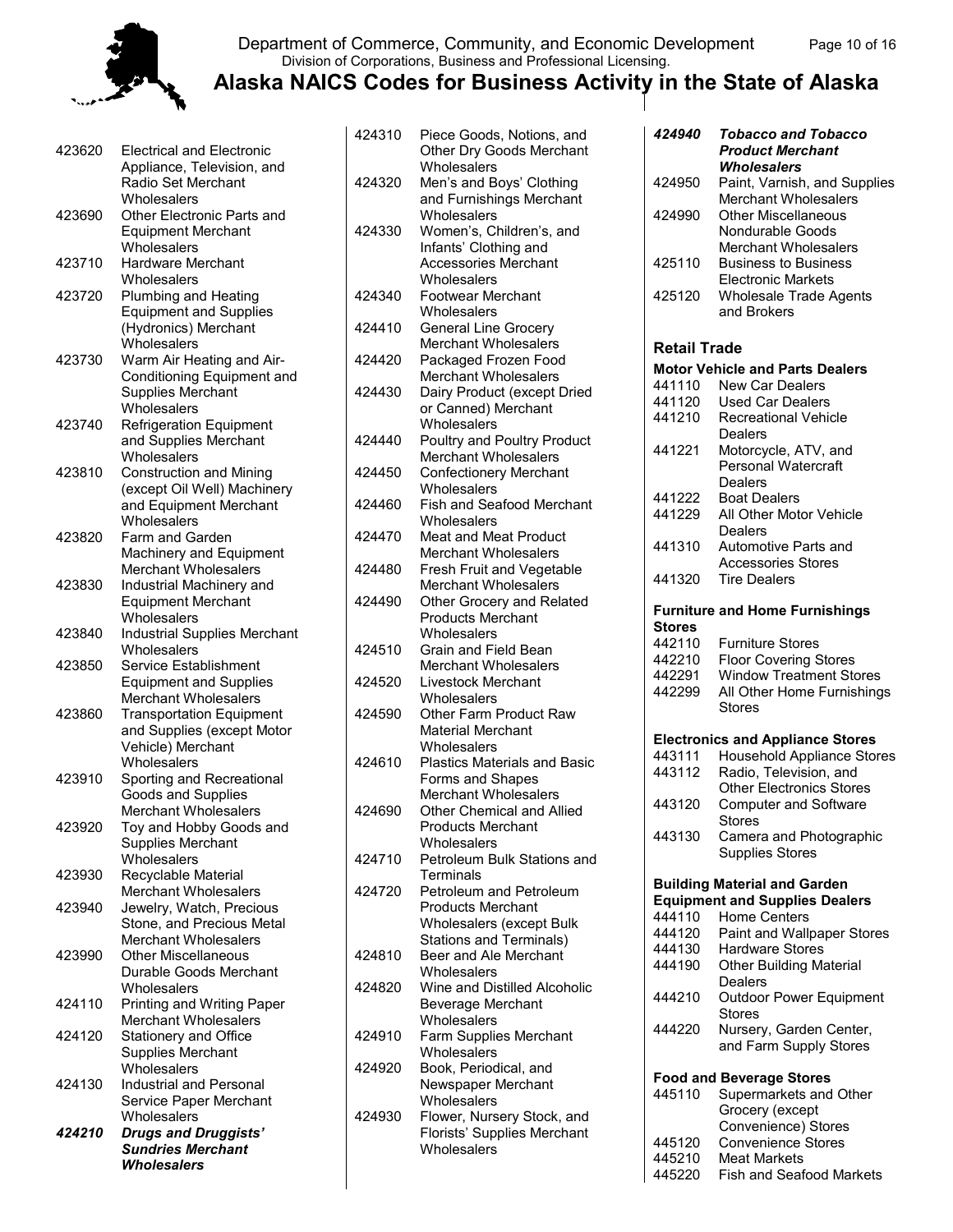

 $\overline{\phantom{a}}$ 

#### Department of Commerce, Community, and Economic Development Page 11 of 16 Division of Corporations, Business and Professional Licensing.

**Alaska NAICS Codes for Business Activity in the State of Alaska**

|                          | 'n                                                   |
|--------------------------|------------------------------------------------------|
| 445230                   | Fruit and Vegetable Markets                          |
| 445291                   | <b>Baked Goods Stores</b>                            |
| 445292                   | Confectionery and Nut                                |
|                          | Stores                                               |
| 445299                   | All Other Specialty Food<br>Stores                   |
| 445310                   | Beer, Wine, and Liquor                               |
|                          | Stores                                               |
|                          | <b>Health and Personal Care Stores</b>               |
| 446110                   | <b>Pharmacies (Retail)</b>                           |
| 446120                   | Cosmetics, Beauty                                    |
|                          | Supplies, and Perfume<br>Stores                      |
| 446130                   | <b>Optical Goods Stores</b>                          |
|                          | Food (Health) Supplement                             |
| 446191                   | <b>Stores</b>                                        |
| 446199                   | <b>All Other Health and</b>                          |
|                          | <b>Personal Care Stores</b>                          |
| <b>Gasoline Stations</b> |                                                      |
| 447110                   | <b>Gasoline Stations with</b>                        |
|                          | <b>Convenience Stores</b>                            |
| 447190                   | <b>Other Gasoline Stations</b>                       |
|                          | <b>Clothing and Clothing Accessories</b>             |
| <b>Stores</b>            |                                                      |
| 448110                   | Men's Clothing Stores                                |
| 448120                   | Women's Clothing Stores                              |
| 448130                   | Children's and Infants'                              |
|                          | <b>Clothing Stores</b>                               |
| 448140                   | <b>Family Clothing Stores</b>                        |
| 448150                   | <b>Clothing Accessories Stores</b>                   |
| 448190                   | <b>Other Clothing Stores</b>                         |
| 448210                   | Shoe Stores                                          |
| 448310                   | Jewelry Stores                                       |
| 448320                   | Luggage and Leather                                  |
|                          | <b>Goods Stores</b>                                  |
| <b>Music</b>             | Sporting Goods, Hobby, Book, and                     |
| 451110                   | <b>Sporting Goods Stores</b>                         |
|                          |                                                      |
| 451120                   | Hobby, Toy, and Game<br>Stores                       |
| 451130                   | Sewing, Needlework, and<br><b>Piece Goods Stores</b> |
| 451140                   | Musical Instrument and<br><b>Supplies Stores</b>     |
| 451211                   | <b>Book Stores</b>                                   |
| 451212                   | News Dealers and                                     |
|                          | Newsstands                                           |
|                          |                                                      |
| 451220                   | Prerecorded Tape, Compact<br>Disc, and Record Stores |
|                          | <b>General Merchandise Stores</b>                    |
| 452111                   | Department Stores (except                            |
|                          | <b>Discount Department</b>                           |
|                          | Stores)                                              |
| 452112                   | <b>Discount Department Stores</b>                    |
| 452910                   | Warehouse Clubs and                                  |
|                          | Supercenters                                         |
| 452990                   | All Other General                                    |
|                          | <b>Merchandise Stores</b>                            |

#### **Miscellaneous Stores**

453110 Florists

|             | 3 GOURS TOT DUSTILESS ACTIVITY IN THE STATE OF AIRSKA |                       |                                     |
|-------------|-------------------------------------------------------|-----------------------|-------------------------------------|
| 453210      | Office Supplies and                                   | 484220                | Specialized Freight (except         |
|             | <b>Stationery Stores</b>                              |                       | Used Goods) Trucking,               |
| 453220      | Gift, Novelty, and Souvenir                           |                       | Local                               |
|             |                                                       |                       |                                     |
|             | <b>Stores</b>                                         | 484230                | Specialized Freight (except         |
| 453310      | Used Merchandise Stores                               |                       | Used Goods) Trucking,               |
| 453910      | Pet and Pet Supplies Stores                           |                       | Long-Distance                       |
| 453920      | <b>Art Dealers</b>                                    | 485111                | <b>Mixed Mode Transit</b>           |
| 453930      | Manufactured (Mobile)                                 |                       | Systems                             |
|             | Home Dealers                                          |                       |                                     |
|             |                                                       |                       |                                     |
| 453991      | <b>Tobacco Stores</b>                                 |                       | <b>Transit and Ground Passenger</b> |
| 453998      | All Other Miscellaneous                               | <b>Transportation</b> |                                     |
|             | <b>Store Retailers (except</b>                        | 485112                | <b>Commuter Rail Systems</b>        |
|             | Tobacco Stores)                                       | 485113                | Bus and Other Motor                 |
|             |                                                       |                       | <b>Vehicle Transit Systems</b>      |
|             | <b>Nonstore Retailers</b>                             | 485119                | <b>Other Urban Transit</b>          |
| 454111      | Electronic Shopping                                   |                       | Systems                             |
|             |                                                       |                       |                                     |
| 454112      | <b>Electronic Auctions</b>                            | 485210                | Interurban and Rural Bus            |
| 454113      | <b>Mail-Order Houses</b>                              |                       | Transportation                      |
| 454210      | Vending Machine Operators                             | 485310                | <b>Taxi Service</b>                 |
| 454311      | <b>Heating Oil Dealers</b>                            | 485320                | <b>Limousine Service</b>            |
| 454312      | Liquefied Petroleum Gas                               | 485410                | School and Employee Bus             |
|             | (Bottled Gas) Dealers                                 |                       | Transportation                      |
| 454319      | <b>Other Fuel Dealers</b>                             | 485510                | <b>Charter Bus Industry</b>         |
|             |                                                       |                       |                                     |
| 454390      | <b>Other Direct Selling</b>                           | 485991                | <b>Special Needs</b>                |
|             | Establishments                                        |                       | Transportation                      |
|             |                                                       | 485999                | All Other Transit and               |
|             | <b>Transportation and</b>                             |                       | Ground Passenger                    |
|             |                                                       |                       | Transportation                      |
| Warehousing |                                                       |                       |                                     |
|             | Air, Rail, and Water Transportation                   |                       | <b>Pipeline Transportation</b>      |
| 481111      | Scheduled Passenger Air                               |                       |                                     |
|             | Transportation                                        | 486110                | Pipeline Transportation of          |
|             |                                                       |                       | Crude Oil                           |
| 481112      | Scheduled Freight Air                                 | 486210                | Pipeline Transportation of          |
|             | Transportation                                        |                       | <b>Natural Gas</b>                  |
| 481211      | Nonscheduled Chartered                                | 486910                | Pipeline Transportation of          |
|             | Passenger Air                                         |                       | <b>Refined Petroleum Products</b>   |
|             | Transportation                                        | 486990                | All Other Pipeline                  |
| 481212      | Nonscheduled Chartered                                |                       |                                     |
|             | Freight Air Transportation                            |                       | Transportation                      |
| 481219      | Other Nonscheduled Air                                |                       |                                     |
|             |                                                       |                       | <b>Scenic and Sight-seeing</b>      |
|             | Transportation                                        | <b>Transportation</b> |                                     |
|             |                                                       | 487110                | Scenic and Sight-seeing             |
|             | <b>Truck Transportation</b>                           |                       | Transportation, Land                |
| 482111      | Line-Haul Railroads                                   | 487210                | Scenic and Sight-seeing             |
| 482112      | <b>Short Line Railroads</b>                           |                       | Transportation, Water               |
| 483111      | Deep Sea Freight                                      |                       |                                     |
|             | Transportation                                        | 487990                | Scenic and Sight-seeing             |
| 483112      |                                                       |                       | Transportation, Other               |
|             | Deep Sea Passenger                                    | 488111                | Air Traffic Control                 |
|             | Transportation                                        | 488119                | <b>Other Airport Operations</b>     |
| 483113      | <b>Coastal and Great Lakes</b>                        |                       |                                     |
|             | Freight Transportation                                |                       | <b>Support Activities for</b>       |
| 483114      | <b>Coastal and Great Lakes</b>                        | <b>Transportation</b> |                                     |
|             | Passenger Transportation                              |                       |                                     |
| 483211      | Inland Water Freight                                  | 488190                | Other Support Activities for        |
|             |                                                       |                       | Air Transportation                  |
|             | Transportation                                        | 488210                | Support Activities for Rail         |
| 483212      | Inland Water Passenger                                |                       | Transportation                      |
|             | Transportation                                        | 488310                | Port and Harbor Operations          |
| 484110      | General Freight Trucking,                             | 488320                | Marine Cargo Handling               |
|             | Local                                                 | 488330                | <b>Navigational Services to</b>     |
| 484121      | General Freight Trucking,                             |                       |                                     |
|             | Long-Distance, Truckload                              |                       | <b>Shipping</b>                     |
|             |                                                       | 488390                | Other Support Activities for        |
| 484122      | General Freight Trucking,                             |                       | Water Transportation                |
|             | Long-Distance, Less Than                              | 488410                | Motor Vehicle Towing                |
|             | Truckload                                             | 488490                | Other Support Activities for        |
| 484210      | Used Household and Office                             |                       | Road Transportation                 |
|             | Goods Moving                                          |                       |                                     |

| 484220                          | Specialized Freight (except<br>Used Goods) Trucking,<br>Local   |
|---------------------------------|-----------------------------------------------------------------|
| 484230                          | Specialized Freight (except<br>Used Goods) Trucking,            |
| 485111                          | Long-Distance<br><b>Mixed Mode Transit</b><br>Systems           |
|                                 | <b>Transit and Ground Passenger</b>                             |
| <b>Transportation</b><br>485112 |                                                                 |
| 485113                          | <b>Commuter Rail Systems</b><br><b>Bus and Other Motor</b>      |
|                                 | Vehicle Transit Systems                                         |
| 485119                          | Other Urban Transit<br>Systems                                  |
| 485210                          | Interurban and Rural Bus<br>Transportation                      |
| 485310                          | <b>Taxi Service</b>                                             |
| 485320                          | <b>Limousine Service</b>                                        |
| 485410                          | School and Employee Bus                                         |
|                                 | Transportation                                                  |
| 485510                          | Charter Bus Industry                                            |
| 485991                          | <b>Special Needs</b>                                            |
| 485999                          | Transportation<br>All Other Transit and                         |
|                                 | Ground Passenger                                                |
|                                 | Transportation                                                  |
|                                 | <b>Pipeline Transportation</b>                                  |
| 486110                          | Pipeline Transportation of                                      |
|                                 | Crude Oil                                                       |
| 486210                          | Pipeline Transportation of<br><b>Natural Gas</b>                |
| 486910                          | Pipeline Transportation of<br><b>Refined Petroleum Products</b> |
| 486990                          | All Other Pipeline                                              |
|                                 | Transportation                                                  |
|                                 | <b>Scenic and Sight-seeing</b>                                  |
| <b>Transportation</b>           |                                                                 |
| 487110                          | Scenic and Sight-seeing                                         |
| 487210                          | Transportation, Land<br>Scenic and Sight-seeing                 |
|                                 | Transportation, Water                                           |
| 487990                          | Scenic and Sight-seeing                                         |
|                                 | Transportation, Other                                           |
| 488111                          | Air Traffic Control                                             |
| 488119                          | <b>Other Airport Operations</b>                                 |
|                                 | <b>Support Activities for</b>                                   |
| <b>Transportation</b>           |                                                                 |
| 488190                          | Other Support Activities for                                    |
|                                 | Air Transportation                                              |
| 488210                          | <b>Support Activities for Rail</b><br>Transportation            |
| 488310                          | Port and Harbor Operations                                      |
| 488320                          | Marine Cargo Handling                                           |
| 488330                          | <b>Navigational Services to</b>                                 |
|                                 | <b>Shipping</b>                                                 |
| 488390                          | Other Support Activities for<br>Water Transportation            |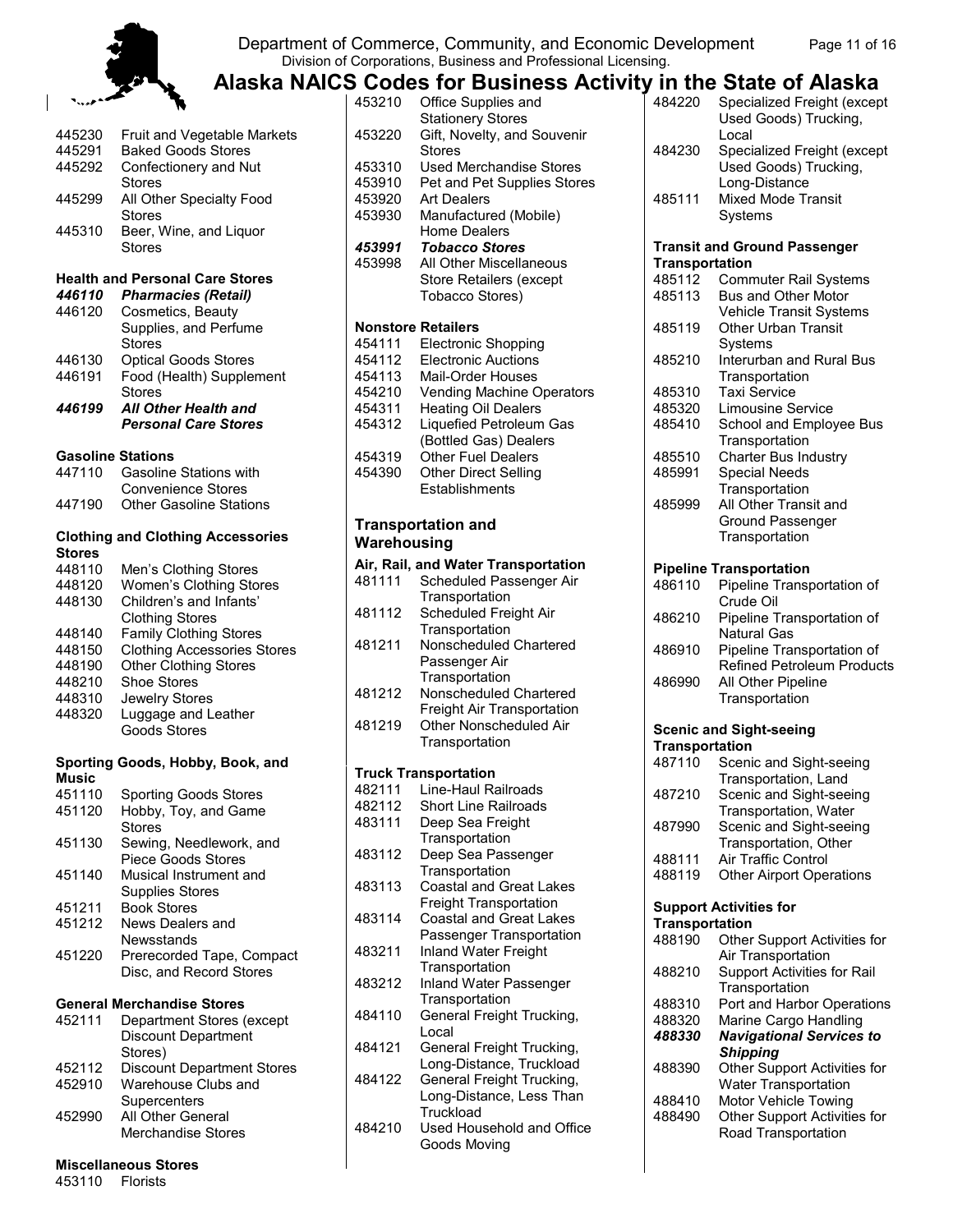

#### Department of Commerce, Community, and Economic Development Page 12 of 16 Division of Corporations, Business and Professional Licensing.

**Alaska NAICS Codes for Business Activity in the State of Alaska**

| 488510 | <b>Freight Transportation</b>  |
|--------|--------------------------------|
|        | Arrangement                    |
| 488991 | Packing and Crating            |
| 488999 | All Other Support Activities   |
|        | for Transportation             |
|        | <b>Couriers and Messengers</b> |
| 491110 | Postal Service                 |
| 492110 | <b>Couriers and Express</b>    |
|        | <b>Delivery Services</b>       |
| 492210 | Local Messengers and           |
|        | Local Delivery                 |
|        | <b>Warehousing and Storage</b> |
| 493110 | General Warehousing and        |
|        | Storage                        |
| 493120 | Refrigerated Warehousing       |
|        | and Storage                    |
| 493130 | Farm Product Warehousing       |
|        | and Storage                    |
| 493190 | Other Warehousing and          |
|        | Storage                        |
|        |                                |
|        |                                |

#### **Information**

#### **Publishing Industries (except Internet)**

| 511110 | Newspaper Publishers            |
|--------|---------------------------------|
| 511120 | <b>Periodical Publishers</b>    |
| 511130 | <b>Book Publishers</b>          |
| 511140 | Directory and Mailing List      |
|        | Publishers                      |
| 511191 | <b>Greeting Card Publishers</b> |
| 511199 | All Other Publishers            |
| 511210 | Software Publishers             |

#### **Motion Picture and Sound Recording Industries**

| 512110 | Motion Picture and Video        |
|--------|---------------------------------|
|        | Production                      |
| 512120 | Motion Picture and Video        |
|        | Distribution                    |
| 512131 | <b>Motion Picture Theaters</b>  |
|        | (except Drive-Ins)              |
| 512132 | Drive-In Motion Picture         |
|        | Theaters                        |
| 512191 | <b>Teleproduction and Other</b> |
|        | <b>Postproduction Services</b>  |
| 512199 | Other Motion Picture and        |
|        | Video Industries                |
| 512210 | <b>Record Production</b>        |
| 512220 | Integrated Record               |
|        | Production/Distribution         |
| 512230 | Music Publishers                |
| 512240 | Sound Recording Studios         |
| 512290 | <b>Other Sound Recording</b>    |
|        | Industries                      |
|        |                                 |

#### **Broadcasting (except Internet)**

- 515111 Radio Networks
- 515112 Radio Stations<br>515120 Television Broa
- 515120 Television Broadcasting<br>515210 Cable and Other
- Cable and Other
- Subscription Programming

|                         | Telecommunications                        |
|-------------------------|-------------------------------------------|
| 517110                  | <b>Wired Telecommunications</b>           |
|                         | Carriers                                  |
| 517210                  | Wireless                                  |
|                         | Telecommunications                        |
|                         | Carriers (except Satellite)               |
| 517410                  |                                           |
|                         | Satellite                                 |
|                         | Telecommunications                        |
| 517911                  | Telecommunications                        |
|                         | <b>Resellers</b>                          |
| 517919                  | All Other                                 |
|                         | Telecommunications                        |
|                         |                                           |
|                         | Data Processing, Hosting and              |
| <b>Related Services</b> |                                           |
| 518210                  | Data Processing, Hosting,                 |
|                         | and Related Services                      |
|                         |                                           |
|                         |                                           |
|                         | <b>Other Information Services</b>         |
| 519110                  | <b>News Syndicates</b>                    |
| 519120                  | <b>Libraries and Archives</b>             |
| 519130                  | Internet Publishing and                   |
|                         | Broadcasting and Web                      |
|                         | <b>Search Portals</b>                     |
| 519190                  | All Other Information                     |
|                         | Services                                  |
|                         |                                           |
|                         |                                           |
|                         | <b>Finance and Insurance</b>              |
|                         | <b>Depository Credit Intermediation</b>   |
| 521110                  | <b>Monetary Authorities -</b>             |
|                         | <b>Central Bank</b>                       |
|                         |                                           |
| 522110                  | <b>Commercial Banking</b>                 |
| 522120                  | Savings Institutions                      |
| 522130                  | <b>Credit Unions</b>                      |
| 522190                  | <b>Other Depository Credit</b>            |
|                         | Intermediation                            |
|                         |                                           |
|                         | <b>Nondepository Credit</b>               |
| Intermediation          |                                           |
|                         | 522210 Credit Card Issuing                |
| 522220                  | Sales Financing                           |
|                         | 522291 Consumer Lending                   |
| 522292                  | Real Estate Credit                        |
|                         |                                           |
| 522293                  | <b>International Trade</b>                |
|                         | Financing                                 |
| 522294                  | Secondary Market                          |
|                         | Financing                                 |
| 522298                  | <b>All Other Nondepository</b>            |
|                         | <b>Credit Intermediation/</b>             |
|                         | <b>Including Pawnbrokers</b>              |
|                         | and Pawnshops                             |
| 522310                  | Mortgage and Nonmortgage                  |
|                         | Loan Brokers                              |
| 522320                  | <b>Financial Transactions</b>             |
|                         | Processing, Reserve, and                  |
|                         |                                           |
|                         | <b>Clearinghouse Activities</b>           |
|                         |                                           |
|                         | <b>Other Activities Related to Credit</b> |
| <b>Intermediation</b>   |                                           |
| 522390                  | Other Activities Related to               |
|                         | Credit Intermediation                     |
|                         |                                           |
|                         | <b>Securities, Commodity Contracts,</b>   |
|                         | and Other Financial Investments           |
|                         | and Related Activities                    |
|                         |                                           |

523110 Investment Banking and Securities Dealing

| 523120             |                                           |
|--------------------|-------------------------------------------|
| 523130             | Securities Brokerage                      |
|                    | <b>Commodity Contracts</b>                |
|                    | Dealing                                   |
| 523140             | <b>Commodity Contracts</b>                |
|                    | <b>Brokerage</b>                          |
| 523210             | Securities and Commodity                  |
|                    | Exchanges                                 |
| 523910             | Miscellaneous                             |
|                    | Intermediation                            |
| 523920             | Portfolio Management                      |
| 523930             | <b>Investment Advice</b>                  |
| 523991             | Trust, Fiduciary, and                     |
|                    | <b>Custody Activities</b>                 |
| 523999             | Miscellaneous Financial                   |
|                    | <b>Investment Activities</b>              |
|                    | <b>Insurance Carriers and Related</b>     |
| <b>Activities</b>  |                                           |
| 524113             | Direct Life Insurance                     |
|                    |                                           |
|                    | Carriers                                  |
| 524114             | Direct Health and Medical                 |
|                    | <b>Insurance Carriers</b>                 |
| 524126             | Direct Property and                       |
|                    | <b>Casualty Insurance Carriers</b>        |
| 524127             | Direct Title Insurance                    |
|                    | Carriers                                  |
| 524128             | Other Direct Insurance                    |
|                    | (except Life, Health, and                 |
|                    | Medical) Carriers                         |
| 524130             | <b>Reinsurance Carriers</b>               |
| 524210             | Insurance Agencies and                    |
|                    | <b>Brokerages</b>                         |
| 524291             | <b>Claims Adjusting</b>                   |
| 524292             | Third Party Administration of             |
|                    | Insurance and Pension                     |
|                    | Funds                                     |
| 524298             | All Other Insurance Related               |
|                    | <b>Activities</b>                         |
|                    |                                           |
| <b>Vehicles</b>    | <b>Funds, Trusts, and Other Financial</b> |
| 525110             |                                           |
|                    | <b>Pension Funds</b>                      |
| 525120             | <b>Health and Welfare Funds</b>           |
| 525190             | Other Insurance Funds                     |
| 525910             | Open-End Investment                       |
|                    | Funds                                     |
| 525920             | Trusts, Estates, and Agency               |
|                    | Accounts                                  |
| 525990             | <b>Other Financial Vehicles</b>           |
|                    | <b>Real Estate and Rental and</b>         |
|                    |                                           |
| Leasing            |                                           |
| <b>Real Estate</b> |                                           |
| 531110             | <b>Lessors of Residential</b>             |
|                    | <b>Buildings and Dwellings</b>            |
| 531120             | Lessors of Nonresidential                 |
|                    | <b>Buildings (except</b>                  |
|                    | Miniwarehouses)                           |
| 531130             | Lessors of Miniwarehouses                 |
|                    | and Self-Storage Units                    |
| 531190             | Lessors of Other Real                     |
|                    | <b>Estate Property</b>                    |
| 531210             | <b>Offices of Real Estate</b>             |

*Agents and Brokers*

*531311 Residential Property Managers*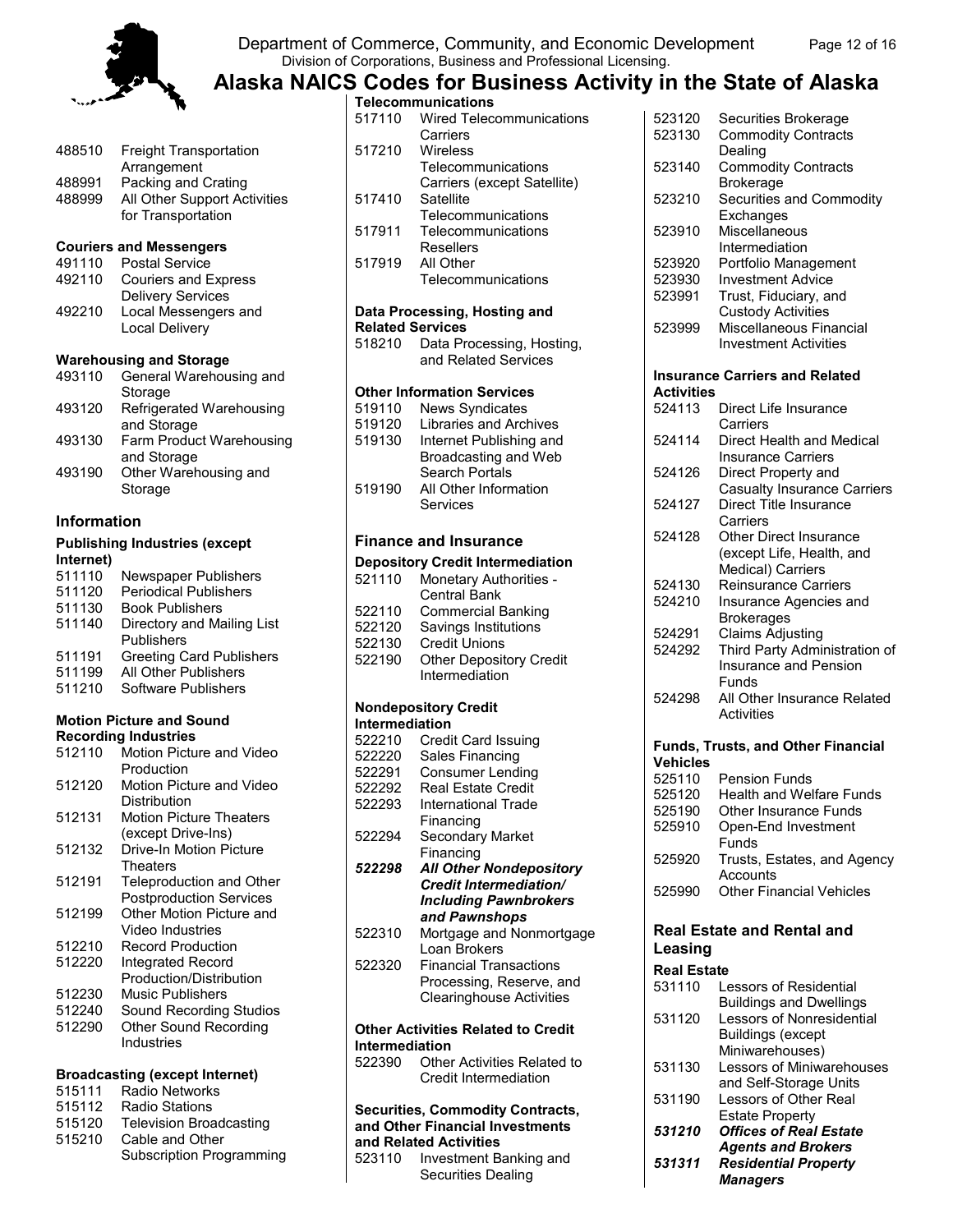

#### Department of Commerce, Community, and Economic Development Page 13 of 16 Division of Corporations, Business and Professional Licensing.

## **Alaska NAICS Codes for Business Activity in the State of Alaska**

| 531312 | <b>Nonresidential Property</b><br><b>Managers</b>                                                     |
|--------|-------------------------------------------------------------------------------------------------------|
| 531320 | <b>Offices of Real Estate</b>                                                                         |
| 531390 | <b>Appraisers</b><br>Other Activities Related to<br>Real Estate                                       |
|        | <b>Rental and Leasing Services</b>                                                                    |
| 532111 | Passenger Car Rental                                                                                  |
| 532112 | Passenger Car Leasing                                                                                 |
| 532120 | Truck, Utility Trailer, and RV<br>(Recreational Vehicle)<br>Rental and Leasing                        |
| 532210 | <b>Consumer Electronics and</b><br>Appliances Rental                                                  |
| 532220 | <b>Formal Wear and Costume</b><br>Rental                                                              |
| 532230 | Video Tape and Disc Rental                                                                            |
| 532291 | Home Health Equipment<br>Rental                                                                       |
| 532292 | <b>Recreational Goods Rental</b>                                                                      |
| 532299 | All Other Consumer Goods<br>Rental                                                                    |
| 532310 | <b>General Rental Centers</b>                                                                         |
| 532411 | Commercial Air, Rail, and<br><b>Water Transportation</b>                                              |
|        | <b>Equipment Rental and</b><br>Leasing                                                                |
| 532412 | Construction, Mining, and<br>Forestry Machinery and<br>Equipment Rental and                           |
|        | Leasing                                                                                               |
| 532420 | Office Machinery and<br><b>Equipment Rental and</b>                                                   |
| 532490 | Leasing<br>Other Commercial and<br>Industrial Machinery and<br><b>Equipment Rental and</b><br>Leasing |

#### **Lessors of Nonfinancial Intangible Assets (except copyrighted works)**

533110 Lessors of Nonfinancial Intangible Assets (except Copyrighted Works)

#### **Professional, Scientific, and Technical Services**

#### **Legal Services**

| 541110 | Offices of Lawyers         |
|--------|----------------------------|
| 541120 | <b>Offices of Notaries</b> |
| 541191 | Title Abstract and         |
|        | Settlement Offices         |
| 541199 | All Other Legal Services   |
|        |                            |

#### **Accounting, Tax Preparation,**

#### **Bookkeeping, and Payroll Services** *541211 Offices of Certified Public Accountants*

- 541213 Tax Preparation Services<br>541214 Payroll Services
- Payroll Services
- 541219 Other Accounting Services

|        | Architectural, Engineering, and                               |
|--------|---------------------------------------------------------------|
|        | <b>Related Services</b>                                       |
| 541310 | <b>Architectural Services</b>                                 |
| 541320 | <b>Landscape Architectural</b><br><b>Services</b>             |
| 541330 | <b>Engineering Services</b>                                   |
| 541340 | <b>Drafting Services</b>                                      |
| 541350 | <b>Building Inspection</b>                                    |
|        | <b>Services</b>                                               |
| 541360 | <b>Geophysical Surveying</b>                                  |
| 541370 | and Mapping Services<br><b>Surveying and Mapping</b>          |
|        | (except Geophysical)                                          |
|        | <b>Services</b>                                               |
| 541380 | <b>Testing Laboratories</b>                                   |
|        |                                                               |
|        | <b>Specialized Design Services</b>                            |
| 541410 | <b>Interior Design Services</b>                               |
| 541420 | <b>Industrial Design Services</b>                             |
| 541430 | <b>Graphic Design Services</b>                                |
| 541490 | Other Specialized Design<br>Services                          |
|        |                                                               |
|        | <b>Computer Systems Design and</b><br><b>Related Services</b> |
| 541511 |                                                               |
|        | <b>Custom Computer</b><br><b>Programming Services</b>         |
| 541512 | <b>Computer Systems Design</b>                                |
|        | Services                                                      |
| 541513 | <b>Computer Facilities</b>                                    |
|        | <b>Management Services</b>                                    |
| 541519 | <b>Other Computer Related</b>                                 |
|        | Services                                                      |
|        | Other Professional, Scientific, and                           |
|        | <b>Technical Services</b>                                     |
| 541611 | Administrative Management                                     |
|        | and General Management                                        |
|        | <b>Consulting Services</b>                                    |
| 541612 | <b>Human Resources</b>                                        |
| 541613 | <b>Consulting Services</b><br><b>Marketing Consulting</b>     |
|        | Services                                                      |
| 541614 | Process, Physical                                             |
|        |                                                               |
|        | Distribution, and Logistics<br>Consulting Services            |
| 541618 | Other Management                                              |
|        | <b>Consulting Services</b>                                    |
| 541620 | <b>Environmental Consulting</b>                               |
|        | Services                                                      |
| 541690 | Other Scientific and                                          |
|        | <b>Technical Consulting</b><br>Services                       |
|        |                                                               |
|        | <b>Scientific Research and</b>                                |
|        | <b>Development Services</b>                                   |
| 541711 | Research and Development                                      |
|        | in Biotechnology                                              |
| 541712 | Research and Development                                      |

## in the Physical, Engineering, and Life Sciences (except Biotechnology)

541720 Research and Development in the Social Sciences and **Humanities** 

| in the State of Alaska                    |
|-------------------------------------------|
| <b>Advertising, Public Relations, and</b> |
| <b>Related Services</b>                   |
| 541810 Advertising Agencies               |
|                                           |

| 541810<br>541820<br>541830<br>541840<br>541850 | <b>Advertising Agencies</b><br><b>Public Relations Agencies</b><br><b>Media Buying Agencies</b><br><b>Media Representatives</b><br>Display Advertising |
|------------------------------------------------|--------------------------------------------------------------------------------------------------------------------------------------------------------|
| 541860<br>541870                               | <b>Direct Mail Advertising</b><br><b>Advertising Material</b><br><b>Distribution Services</b>                                                          |
| 541890                                         | Other Services Related to<br>Advertising                                                                                                               |
|                                                | Other Professional, Scientific and<br><b>Technical Services</b>                                                                                        |
| 541910                                         | Marketing Research and                                                                                                                                 |
| 541921                                         | <b>Public Opinion Polling</b><br>Photography Studios,<br>Portrait                                                                                      |
| 541922                                         | Commercial Photography                                                                                                                                 |
| 541930                                         | <b>Translation and</b>                                                                                                                                 |
| 541940                                         | <b>Interpretation Services</b><br><b>Veterinary Services</b>                                                                                           |
| 541990                                         | All Other Professional,                                                                                                                                |
|                                                | Scientific, and Technical<br>Services                                                                                                                  |
|                                                | <b>Management of Companies and</b>                                                                                                                     |
| <b>Enterprises</b><br>551111                   | Offices of Bank Holding                                                                                                                                |
|                                                | Companies                                                                                                                                              |
| 551112                                         | Offices of Other Holding<br>Companies                                                                                                                  |
| 551114                                         | Corporate, Subsidiary, and                                                                                                                             |
|                                                | Regional Managing Offices                                                                                                                              |
|                                                |                                                                                                                                                        |
|                                                | <b>Administrative and Support and</b>                                                                                                                  |
|                                                | <b>Waste Management and</b><br><b>Remediation Services</b>                                                                                             |
| <b>Services</b>                                | <b>Administrative and Support</b>                                                                                                                      |
| 561110                                         | <b>Office Administrative</b>                                                                                                                           |
| 561210                                         | Services<br><b>Facilities Support Services</b>                                                                                                         |
|                                                | <b>Employment Services</b>                                                                                                                             |
| 561311                                         | <b>Employment Placement</b>                                                                                                                            |
|                                                | Agencies                                                                                                                                               |
| 561312<br>561320                               | <b>Executive Search Services</b>                                                                                                                       |
| 561330                                         | <b>Temporary Help Services</b><br><b>Professional Employer</b>                                                                                         |
|                                                | Organizations                                                                                                                                          |
|                                                |                                                                                                                                                        |
| 561410                                         | <b>Business Support Services</b><br>Document Preparation                                                                                               |
|                                                | Services                                                                                                                                               |
| 561421                                         | <b>Telephone Answering</b>                                                                                                                             |
| 561422                                         | Services<br>Telemarketing Bureaus and                                                                                                                  |
| 561431                                         | <b>Other Contact Centers</b><br><b>Private Mail Centers</b>                                                                                            |
| 561439                                         | <b>Other Business Service</b>                                                                                                                          |
|                                                | <b>Centers (including Copy</b>                                                                                                                         |
| 561440                                         | Shops)<br><b>Collection Agencies</b>                                                                                                                   |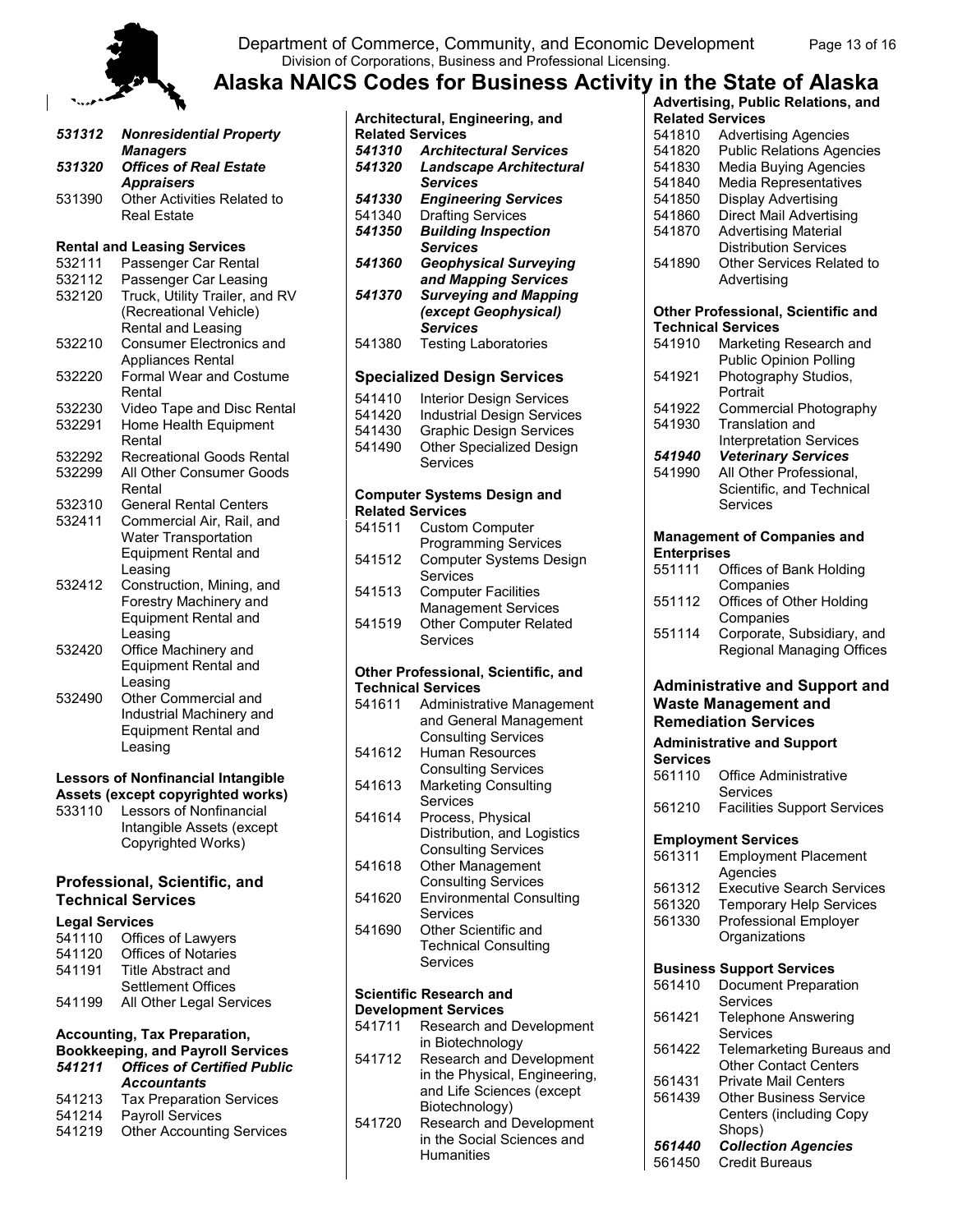Department of Commerce, Community, and Economic Development Page 14 of 16 Division of Corporations, Business and Professional Licensing.



## **Alaska NAICS Codes for Business Activity in the State of Alaska**

| <b>Repossession Services</b>           |
|----------------------------------------|
| Court Reporting and                    |
| <b>Stenotype Services</b>              |
| All Other Business Support<br>Services |
|                                        |

#### **Travel Arrangement and Reservation Services**

| 561510 | <b>Travel Agencies</b>                                                               |
|--------|--------------------------------------------------------------------------------------|
| 561520 | <b>Tour Operators</b>                                                                |
| 561591 | <b>Convention and Visitors</b>                                                       |
| 561599 | <b>Bureaus</b><br>All Other Travel<br>Arrangement and<br><b>Reservation Services</b> |

#### **Investigation and Security Services**

| 561611 | <b>Investigation Services</b>    |
|--------|----------------------------------|
| 561612 | Security Guards and Patrol       |
|        | Services                         |
| 561613 | <b>Armored Car Services</b>      |
| 561621 | <b>Security Systems Services</b> |
|        | (except Locksmiths)              |
| 561622 | Locksmiths                       |
|        |                                  |
|        |                                  |

#### **Services to Buildings and Dwellings**

| 561710                        | <b>Exterminating and Pest</b> |
|-------------------------------|-------------------------------|
|                               | <b>Control Services</b>       |
| 561720                        | <b>Janitorial Services</b>    |
| 561730                        | <b>Landscaping Services</b>   |
| 561740                        | Carpet and Upholstery         |
|                               | <b>Cleaning Services</b>      |
| 561790                        | Other Services to Buildings   |
|                               | and Dwellings                 |
| <b>Other Support Services</b> |                               |

| 561910 | Packaging and Labeling<br>Services      |
|--------|-----------------------------------------|
| 561920 | Convention and Trade<br>Show Organizers |
| 561990 | All Other Support Services              |

#### **Waste Management and Remediation Services**

| 562111 | Solid Waste Collection            |
|--------|-----------------------------------|
| 562112 | <b>Hazardous Waste Collection</b> |
| 562119 | Other Waste Collection            |

#### **Waste Treatment and Disposal**

| 562211 | <b>Hazardous Waste</b>          |
|--------|---------------------------------|
|        | <b>Treatment and Disposal</b>   |
| 562212 | Solid Waste Landfill            |
| 562213 | Solid Waste Combustors          |
|        | and Incinerators                |
| 562219 | <b>Other Nonhazardous Waste</b> |
|        | <b>Treatment and Disposal</b>   |
|        |                                 |

#### **Remediation and Other Waste Management Services**

| 562910 | <b>Remediation Services</b> |
|--------|-----------------------------|
| 562920 | <b>Materials Recovery</b>   |
|        | <b>Facilities</b>           |
| 562991 | Septic Tank and Related     |
|        | <b>Services</b>             |

| 562998           | All Other Miscellaneous<br>Waste Management<br>Services           |
|------------------|-------------------------------------------------------------------|
|                  | <b>Educational Services</b>                                       |
| 611110           | <b>Elementary and Secondary</b>                                   |
|                  | Schools                                                           |
| 611210           | Junior Colleges                                                   |
| 611310           | Colleges, Universities, and<br><b>Professional Schools</b>        |
|                  |                                                                   |
|                  | <b>Business Schools and Computer</b>                              |
| 611410           | <b>Management Training</b><br><b>Business and Secretarial</b>     |
|                  | Schools                                                           |
| 611420           | <b>Computer Training</b>                                          |
| 611430           | Professional and                                                  |
|                  | Management Development<br>Training                                |
|                  |                                                                   |
|                  | <b>Technical and Trade Schools</b>                                |
| 611511           | <b>Cosmetology and Barber</b><br><b>Schools</b>                   |
| 611512           | <b>Flight Training</b>                                            |
| 611513           | Apprenticeship Training                                           |
| 611519           | Other Technical and Trade<br>Schools                              |
|                  |                                                                   |
|                  | <b>Other Schools and Instruction</b>                              |
| 611610<br>611620 | <b>Fine Arts Schools</b>                                          |
|                  | Sports and Recreation<br>Instruction                              |
| 611630           | Language Schools                                                  |
| 611691           | Exam Preparation and                                              |
| 611692           | Tutoring<br><b>Automobile Driving Schools</b>                     |
| 611699           | All Other Miscellaneous                                           |
|                  | Schools and Instruction                                           |
|                  | <b>Educational Support Services</b>                               |
| 611710           | <b>Educational Support</b>                                        |
|                  | Services                                                          |
|                  |                                                                   |
| Assistance       | <b>Health Care and Social</b>                                     |
|                  | <b>Offices of Physicians and Dentists</b>                         |
| 621111           | <b>Offices of Physicians</b>                                      |
|                  | (except Mental Health                                             |
|                  | Specialists)                                                      |
| 621112           | <b>Offices of Physicians,</b><br><b>Mental Health Specialists</b> |
| 621210           | <b>Offices of Dentists</b>                                        |
| 621310           | <b>Offices of Chiropractors</b>                                   |
| 621320           | <b>Offices of Optometrists</b><br><b>Offices of Mental Health</b> |
| 621330           | <b>Practitioners (except</b>                                      |
|                  | <b>Physicians)</b>                                                |
| 621340           | <b>Offices of Physical,</b>                                       |
|                  | <b>Occupational and Speech</b><br>Therapists, and                 |
|                  | <b>Audiologists</b>                                               |

*621391 Offices of Podiatrists*

*621399 Offices of All Other* 

*Miscellaneous Health Practitioners*

|                          | <b>Outpatient Care Centers</b>                           |
|--------------------------|----------------------------------------------------------|
| 621410                   | <b>Family Planning Centers</b>                           |
| 621420                   | <b>Outpatient Mental Health</b>                          |
|                          | and Substance Abuse                                      |
|                          | Centers                                                  |
| 621491                   | <b>HMO Medical Centers</b>                               |
| 621492                   | <b>Kidney Dialysis Centers</b>                           |
| 621493                   | <b>Freestanding Ambulatory</b>                           |
|                          | Surgical and Emergency                                   |
|                          | Centers                                                  |
| 621498                   | All Other Outpatient Care                                |
|                          | Centers                                                  |
|                          |                                                          |
| Laboratories             | <b>Medical and Diagnostic</b>                            |
| 621511                   | <b>Medical Laboratories</b>                              |
| 621512                   | Diagnostic Imaging Centers                               |
|                          |                                                          |
|                          | <b>Home Health Care Services</b>                         |
| 621610                   | Home Health Care Services                                |
|                          |                                                          |
|                          | <b>Other Ambulatory Health Care</b>                      |
| Services                 |                                                          |
| 621910                   | <b>Ambulance Services</b>                                |
| 621991                   | Blood and Organ Banks                                    |
| 621999                   | All Other Miscellaneous                                  |
|                          | Ambulatory Health Care                                   |
|                          | Services                                                 |
| <b>Hospitals</b>         |                                                          |
| 622110                   | General Medical and                                      |
|                          | <b>Surgical Hospitals</b>                                |
| 622210                   | <b>Psychiatric and Substance</b>                         |
|                          | <b>Abuse Hospitals</b>                                   |
| 622310                   | Specialty (except                                        |
|                          | <b>Psychiatric and Substance</b>                         |
|                          | Abuse) Hospitals                                         |
|                          |                                                          |
|                          | <b>Nursing and Residential Care</b>                      |
| <b>Facilities</b>        |                                                          |
| 623110                   | <b>Nursing Care Facilities</b>                           |
|                          |                                                          |
| 623210                   | <b>Residential Mental</b>                                |
|                          | <b>Retardation Facilities</b>                            |
| 623220                   | <b>Residential Mental Health</b>                         |
|                          | and Substance Abuse                                      |
|                          | Facilities                                               |
| 623311                   | <b>Continuing Care Retirement</b>                        |
|                          | Communities                                              |
| 623312                   | Homes for the Elderly                                    |
| 623990                   | <b>Other Residential Care</b>                            |
|                          | Facilities                                               |
|                          |                                                          |
| <b>Social Assistance</b> |                                                          |
| 624110<br>624120         | Child and Youth Services<br>Services for the Elderly and |
|                          | Persons with Disabilities                                |
| 624190                   | <b>Other Individual and</b>                              |
|                          | <b>Family Services</b>                                   |
| 624210                   | <b>Community Food Services</b>                           |
| 624221                   | <b>Temporary Shelters</b>                                |
| 624229                   | <b>Other Community Housing</b>                           |
|                          | Services                                                 |
|                          |                                                          |

624230 Emergency and Other Relief Services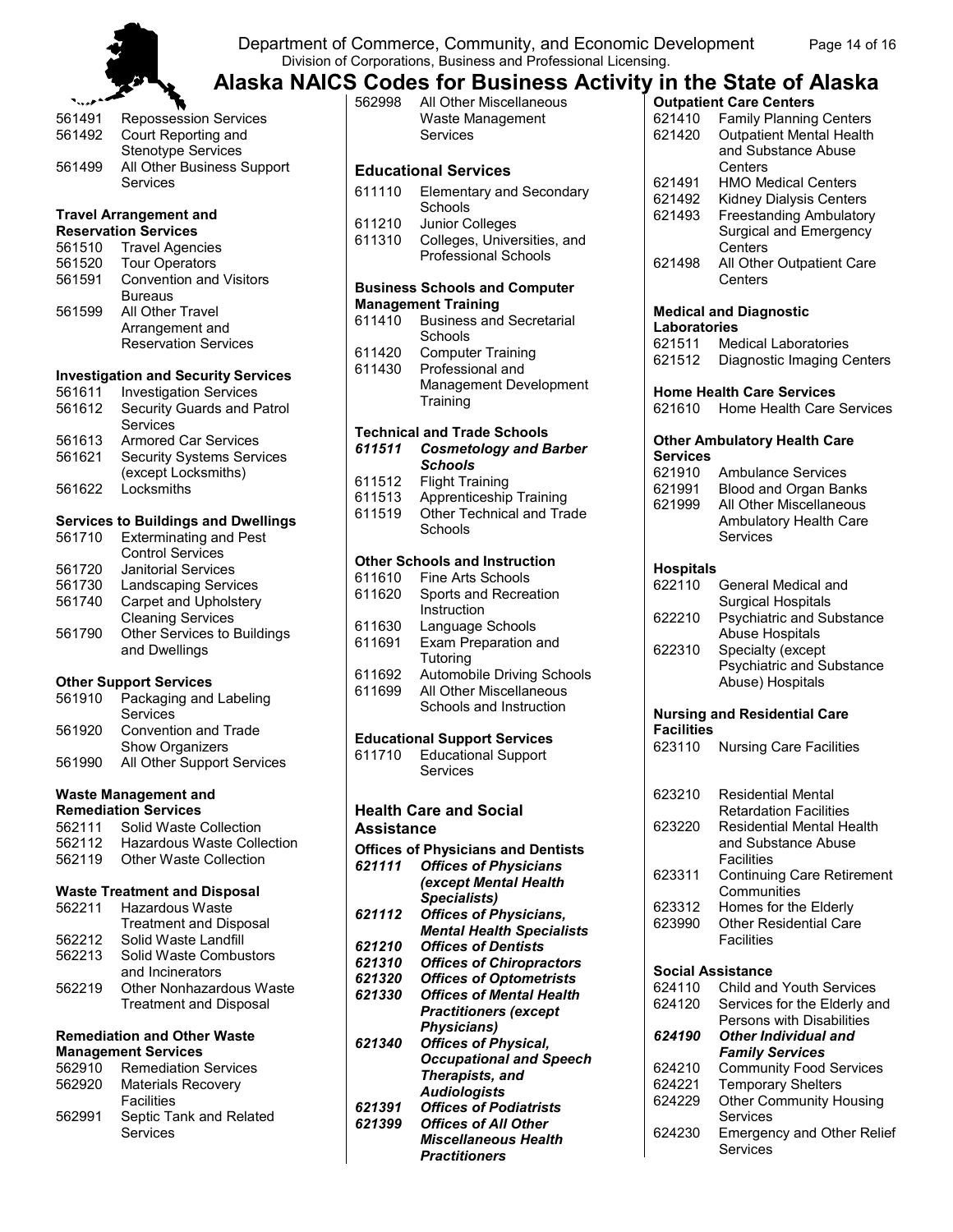

#### Department of Commerce, Community, and Economic Development Page 15 of 16 Division of Corporations, Business and Professional Licensing.

| 624310            | <b>Vocational Rehabilitation</b><br>Services                        |
|-------------------|---------------------------------------------------------------------|
| 624410            | Child Day Care Services                                             |
|                   |                                                                     |
| <b>Recreation</b> | Arts, Entertainment, and                                            |
|                   |                                                                     |
|                   | <b>Performing Arts, Spectator Sports,</b><br>and Related Industries |
| 711110            | Theater Companies and                                               |
|                   | <b>Dinner Theaters</b>                                              |
| 711120            | Dance Companies                                                     |
| 711130            | <b>Musical Groups and Artists</b>                                   |
| 711190            | <b>Other Performing Arts</b>                                        |
|                   | Companies                                                           |
| 711211            | Sports Teams and Clubs                                              |
| 711212            | Racetracks                                                          |
| 711219            | <b>Other Spectator Sports</b>                                       |
| 711310            | <b>Promoters of Performing</b>                                      |
|                   | Arts, Sports, and Similar                                           |
|                   | <b>Events with Facilities</b>                                       |
| 711320            | <b>Promoters of Performing</b>                                      |
|                   | <b>Arts, Sports, and Similar</b>                                    |
| 711410            | <b>Events without Facilities</b>                                    |
|                   | Agents and Managers for<br>Artists, Athletes,                       |
|                   | Entertainers, and Other                                             |
|                   | <b>Public Figures</b>                                               |
| 711510            | Independent Artists, Writers,                                       |
|                   | and Performers                                                      |
|                   |                                                                     |
|                   | Museums, Historical Sites, and                                      |

#### **Museums, Historical Sites, and Similar Institutions**

| 712110 | <b>Museums</b>          |
|--------|-------------------------|
| 712120 | <b>Historical Sites</b> |
| 712130 | Zoos and Botanical      |
|        | Gardens                 |
| 712190 | Nature Parks and Other  |
|        | Similar Institutions    |

#### **Amusement, Gambling, and Recreation Industries**

| 713110 | Amusement and Theme             |
|--------|---------------------------------|
|        | Parks                           |
| 713120 | <b>Amusement Arcades</b>        |
| 713210 | Casinos (except Casino          |
|        | Hotels)                         |
| 713290 | Other Gambling Industries       |
| 713910 | Golf Courses and Country        |
|        | Clubs                           |
| 713920 | <b>Skiing Facilities</b>        |
| 713930 | Marinas                         |
| 713940 | <b>Fitness and Recreational</b> |
|        | <b>Sports Centers</b>           |
| 713950 | <b>Bowling Centers</b>          |
| 713990 | All Other Amusement and         |
|        | <b>Recreation Industries</b>    |

#### **Accommodation and Food Services**

#### **Accommodation**

| 721110 | Hotels (except Casino  |
|--------|------------------------|
|        | Hotels) and Motels     |
| 721120 | Casino Hotels          |
| 721191 | Bed-and-Breakfast Inns |

| 721199 | All Other Traveler                       |
|--------|------------------------------------------|
|        | Accommodation                            |
| 721211 | RV (Recreational Vehicle)                |
|        | Parks and Campgrounds                    |
| 721214 | Recreational and Vacation                |
|        | Camps (except                            |
|        | Campgrounds)                             |
| 721310 | Rooming and Boarding                     |
|        | Houses                                   |
|        |                                          |
|        | <b>Food Services and Drinking Places</b> |
| 722110 |                                          |
|        | <b>Full-Service Restaurants</b>          |
| 722211 | Limited-Service Restaurants              |
| 722212 | Cafeterias, Grill Buffets, and           |
|        | <b>Buffets</b>                           |
| 722213 | Snack and Nonalcoholic                   |
|        | Beverage Bars                            |
| 722310 | <b>Food Service Contractors</b>          |
| 722320 | Caterers                                 |
| 722330 | Mobile Food Services                     |
| 722410 | Drinking Places (Alcoholic               |
|        | Beverages)                               |

#### **Services**

#### **Automotive Repair and Maintenance**

| 811111 | General Automotive Repair        |
|--------|----------------------------------|
| 811112 | <b>Automotive Exhaust System</b> |
|        | Repair                           |
| 811113 | <b>Automotive Transmission</b>   |
|        | Repair                           |
| 811118 | <b>Other Automotive</b>          |
|        | <b>Mechanical and Electrical</b> |

|        | Repair and Maintenance      |
|--------|-----------------------------|
| 811121 | Automotive Body, Paint, and |
|        | Interior Repair and         |
|        | Maintenance                 |
| 811122 | <b>Automotive Glass</b>     |
|        | <b>Replacement Shops</b>    |
| 811191 | Automotive Oil Change and   |
|        | <b>Lubrication Shops</b>    |
| 811192 | Car Washes                  |
| 811198 | All Other Automotive Repair |
|        | and Maintenance             |

#### **Electronic and Precision Equipment Repair and Maintenance**

| 811211 | <b>Consumer Electronics</b>    |
|--------|--------------------------------|
|        | Repair and Maintenance         |
| 811212 | Computer and Office            |
|        | Machine Repair and             |
|        | Maintenance                    |
| 811213 | <b>Communication Equipment</b> |
|        | Repair and Maintenance         |
| 811219 | Other Electronic and           |
|        |                                |

Precision Equipment Repair and Maintenance

#### **Commercial and Industrial Machinery and Equipment (except Automotive and Electronic) Repair and Maintenance**

811310 Commercial and Industrial Machinery and Equipment (except Automotive and Electronic) Repair and **Maintenance** 

| 811411                           | Home and Garden                     |
|----------------------------------|-------------------------------------|
|                                  | <b>Equipment Repair and</b>         |
|                                  | Maintenance                         |
| 811412                           | Appliance Repair and                |
|                                  | Maintenance                         |
| 811420                           | Reupholstery and Furniture          |
|                                  | Repair                              |
| 811430                           | <b>Footwear and Leather</b>         |
| 811490                           | Goods Repair<br>Other Personal and  |
|                                  | Household Goods Repair              |
|                                  | and Maintenance                     |
|                                  |                                     |
|                                  | <b>Personal Care Services</b>       |
| 812111                           | <b>Barber Shops</b>                 |
| 812112                           | <b>Beauty Salons</b>                |
| 812113                           | <b>Nail Salons</b>                  |
| 812191                           | Diet and Weight Reducing            |
|                                  | Centers                             |
| 812199                           | <b>Other Personal Care</b>          |
|                                  | <b>Services</b>                     |
| 812210                           | <b>Funeral Homes and</b>            |
|                                  | <b>Funeral Services</b>             |
| 812220                           | Cemeteries and                      |
|                                  | Crematories                         |
| 812310                           | <b>Coin-Operated Laundries</b>      |
|                                  | and Drycleaners                     |
| 812320                           | Drycleaning and Laundry             |
|                                  | Services (except Coin-<br>Operated) |
| 812331                           | Linen Supply                        |
| 812332                           | <b>Industrial Launderers</b>        |
| 812910                           | Pet Care (except                    |
|                                  | Veterinary) Services                |
| 812921                           | Photofinishing Laboratories         |
|                                  | (except One-Hour)                   |
| 812922                           | One-Hour Photofinishing             |
| 812930                           | Parking Lots and Garages            |
| 812990                           | All Other Personal Services         |
|                                  |                                     |
| Religious, Grantmaking, Civic,   |                                     |
| <b>Professional, and Similar</b> |                                     |
| <b>Organizations</b>             |                                     |
|                                  | $0.40440$ Deligious Ossanipatio     |

| 813110 | Religious Organizations            |
|--------|------------------------------------|
| 813211 | <b>Grantmaking Foundations</b>     |
| 813212 | <b>Voluntary Health</b>            |
|        | Organizations                      |
| 813219 | Other Grantmaking and              |
|        | <b>Giving Services</b>             |
| 813311 | Human Rights                       |
|        | Organizations                      |
| 813312 | Environment, Conservation          |
|        | and Wildlife Organizations         |
| 813319 | <b>Other Social Advocacy</b>       |
|        | Organizations                      |
| 813410 | Civic and Social                   |
|        | Organizations                      |
| 813910 | <b>Business Associations</b>       |
| 813920 | Professional Organizations         |
| 813930 | <b>Labor Unions and Similar</b>    |
|        | Labor Organizations                |
| 813940 | <b>Political Organizations</b>     |
| 813990 | <b>Other Similar Organizations</b> |
|        | (except Business,                  |
|        | Professional, Labor, and           |
|        | Political Organizations)           |
| 814110 | Private Households                 |
|        |                                    |